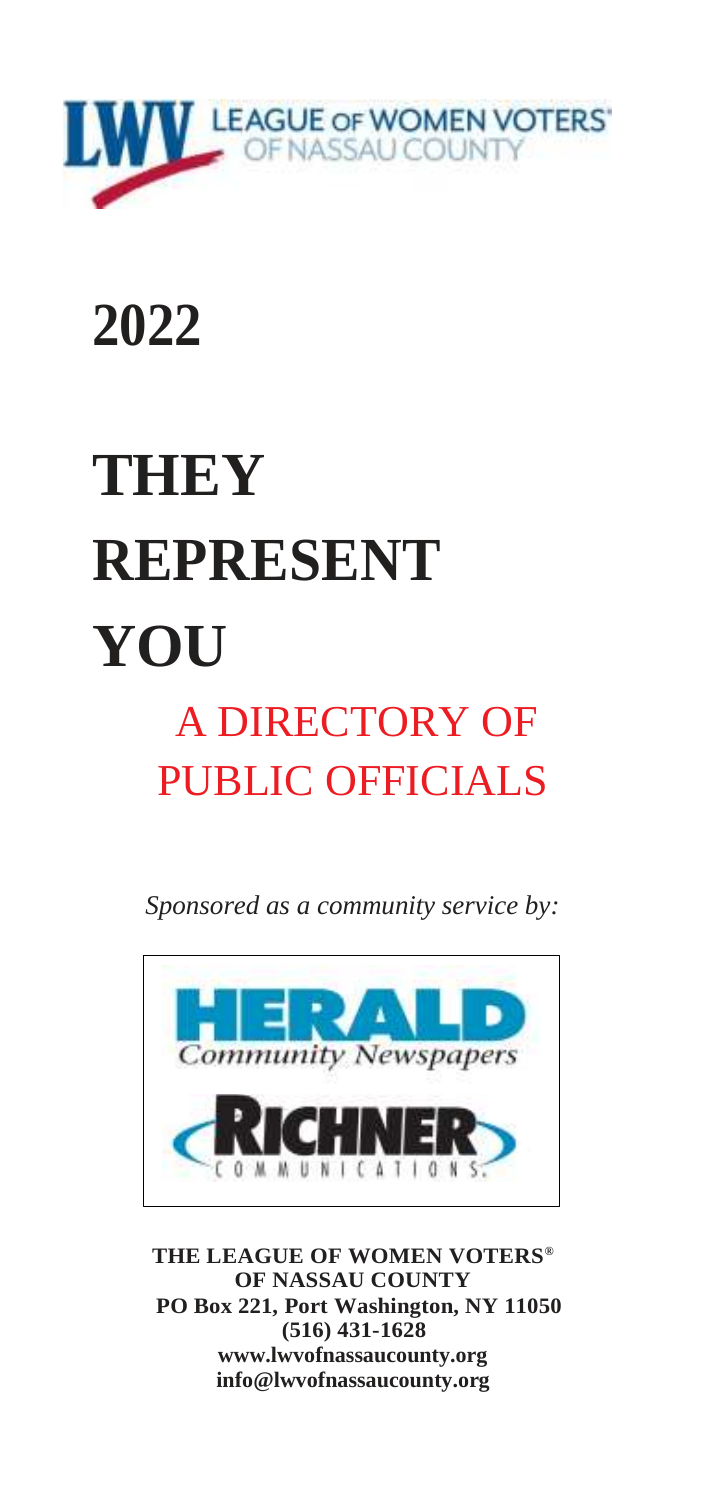#### **TABLE OF CONTENTS**

| <b>FEDERAL</b>                                                                                   |                |
|--------------------------------------------------------------------------------------------------|----------------|
| US President, Vice President & US Senators                                                       | 3              |
| <b>US Congressional District Map</b>                                                             | $\overline{4}$ |
| <b>US</b> Representatives                                                                        | 5              |
| <b>STATE</b>                                                                                     |                |
| NY Senate District Map                                                                           | 6              |
| NY Statewide Officials & NY Senators                                                             | 7              |
| NY Assembly District Map                                                                         | 8              |
| NY Assembly Members                                                                              | 9              |
| <b>COUNTY</b>                                                                                    |                |
| Nassau Legislative Map & Districts                                                               | 10             |
| Nassau Legislators & Meeting Schedule                                                            | 12             |
| Nassau Legislative Committees & Staff                                                            | 13             |
| Nassau Countywide Elected Officials                                                              | 14             |
| <b>TOWNS &amp; CITIES</b>                                                                        |                |
| Towns of Hempstead & NorthHempstead Officials                                                    | 15             |
| Town of Oyster Bay Officials                                                                     | 16             |
| Cities of Glen Cove & LongBeach Officials                                                        | 16             |
| <b>VILLAGES</b>                                                                                  | 17             |
| <b>SCHOOLS &amp; LIBRARIES</b>                                                                   | 18             |
| <b>POLITICAL PARTIES</b>                                                                         | 19             |
| <b>BOARD OF ELECTIONS</b>                                                                        | 19             |
| <b>TOWN &amp; CITYBOARD MEETINGS</b>                                                             | 19             |
| <b>HOW TO ADDRESS PUBLIC OFFICIALS</b>                                                           | 20             |
|                                                                                                  |                |
| <b>PRIMARY ELECTIONS:</b>                                                                        |                |
| Tuesday, June 28, 2022, Tuesday, August 23, 2022                                                 |                |
| (Early Voting Dates: June 18 - June 26, Aug. 13-Aug. 21)                                         |                |
| To vote you must be enrolled in that political party.                                            |                |
| <b>GENERAL ELECTION:</b>                                                                         |                |
| Tuesday, November 8, 2022                                                                        |                |
| (Early Voting Dates: October 29 - November 6, 2022)                                              |                |
| To vote you must be a US citizen, 18 years old, a<br>resident of Nassau County for 25 days as of |                |
| November 8, 2022, and you must be registered.                                                    |                |
|                                                                                                  |                |
| NOTE: Wherever possible, websites are included when                                              |                |
| e-mail addresses are not available. When using the Internet                                      |                |
| to communicate with a public official, it is advisable to                                        |                |
| include both your postal and e-mail addresses.                                                   |                |
| All salaries are annual salaries. (+Plus expense account)                                        |                |
| The Committee on Open Government is responsible for                                              |                |

overseeing the implementation of the NYS Freedom of Information Law and the Open Meetings Law.

#### **Shoshanah Bewlay, Executive Director**

#### **Committee on Open Government**

One Commerce Plaza 99 Washington Avenue, #650 Albany, NY 12231 **(518) 474-2518** *Fax (518) 474-1927*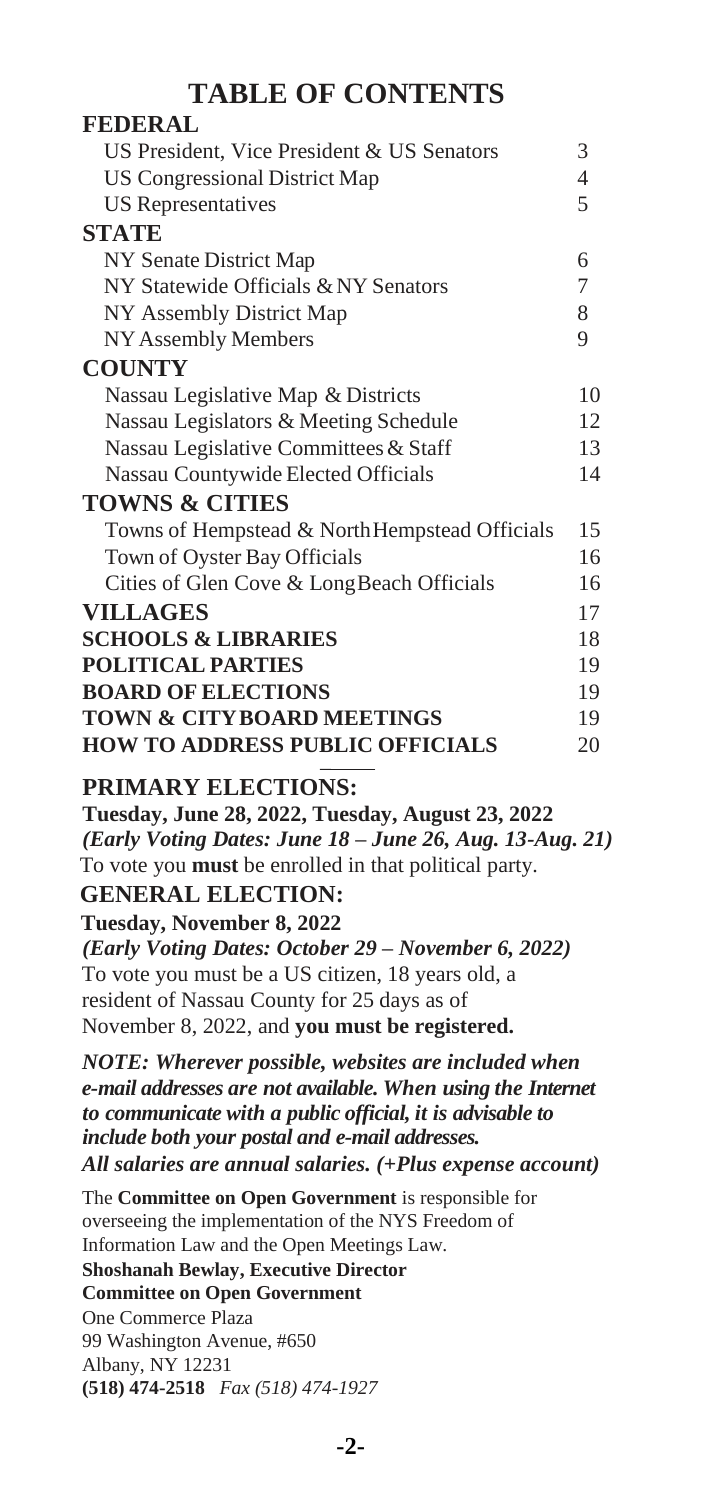#### **FEDERAL GOVERNMENT**

| <b>PRESIDENT</b>                                         | $(4$ -year term $)$ |
|----------------------------------------------------------|---------------------|
| Joseph R. Biden, $Jr$ . $(D)$                            | \$400,000+          |
| The White House                                          | $(202)$ 456-1414    |
| Washington, DC 20500                                     |                     |
| www.whitehouse.gov/contact                               |                     |
| <b>VICE PRESIDENT</b>                                    | $(4$ -year term $)$ |
| Kamala D. Harris (D)                                     | $$235,100+$         |
| The White House                                          | $(202)$ 456-1414    |
| Washington, DC 20500                                     |                     |
| www.whitehouse.gov/contact                               |                     |
| <b>US SENATORS</b>                                       |                     |
| <b>Washington Address:</b>                               | $(6$ -year term $)$ |
| <b>United States Senate</b>                              | \$174,000           |
| <b>Washington, DC 20510</b>                              |                     |
| Charles E. Schumer (D) (Election, Nov. 8) (212) 486-4430 |                     |
| 780 Third Avenue #2301                                   |                     |
| New York, NY 10017                                       |                     |
| Washington Office:                                       | $(202)$ 224-6542    |
| www.schumer.senate.gov                                   | Fax (202) 228-3027  |
| Long Island Office:                                      |                     |
| 145 Pine Lawn Road #300 North                            | $(631)$ 753-0978    |
| Melville, NY 11747                                       | Fax (631) 391-9068  |
| <b>Kirsten Gillibrand</b> (D)                            |                     |
| 780 Third Avenue #2601                                   | $(212) 688 - 6262$  |
| New York, NY 10017                                       | Fax (866) 824-6340  |
| Washington Office:                                       | $(202)$ 224-4451    |
| www.gillibrand.senate.gov                                | Fax (202) 228-4977  |
| Long Island Office:                                      |                     |
| 155 Pine Lawn Road, #250 North                           | $(631)$ 249-2825    |
| Melville, NY 11747                                       | Fax (631) 249-2847  |

#### **ABBREVIATIONS**

| <b>CD</b> Congressional District |
|----------------------------------|
| <b>SD</b> Senatorial District    |

- 
- **LD** *Legislative District (County)* **WF** *Working Families Party*
- **TD** *TownDistrict*
- **CD** *Congressional District* **D** *DemocraticParty*
- **SD** *Senatorial District* **R** *Republican Party*
- **AD** *Assembly District* **C** *ConservativeParty*
	-

 *Information in this guide was accurate as of June 1, 2022.*

*Note: District maps will change following the General Election in 2022.*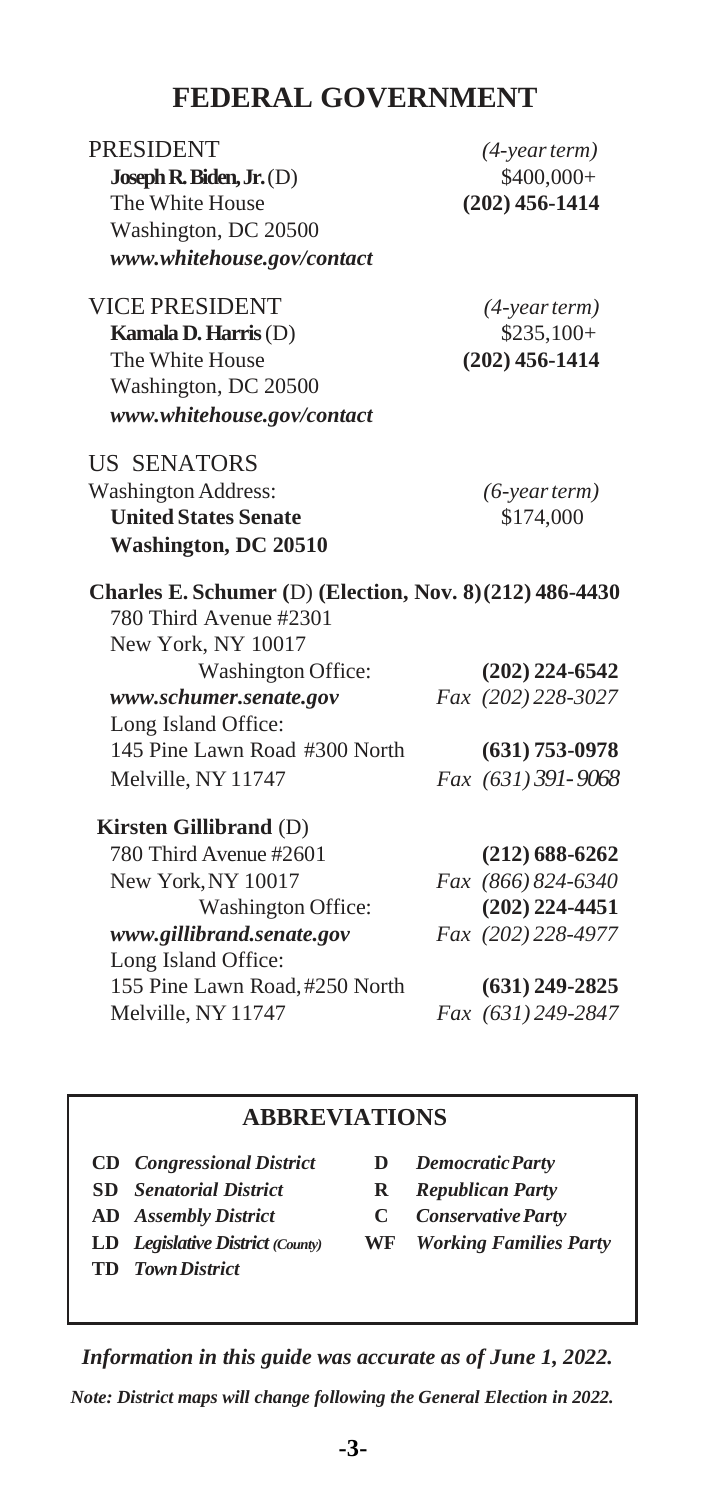#### **UNITED STATES CONGRESS**

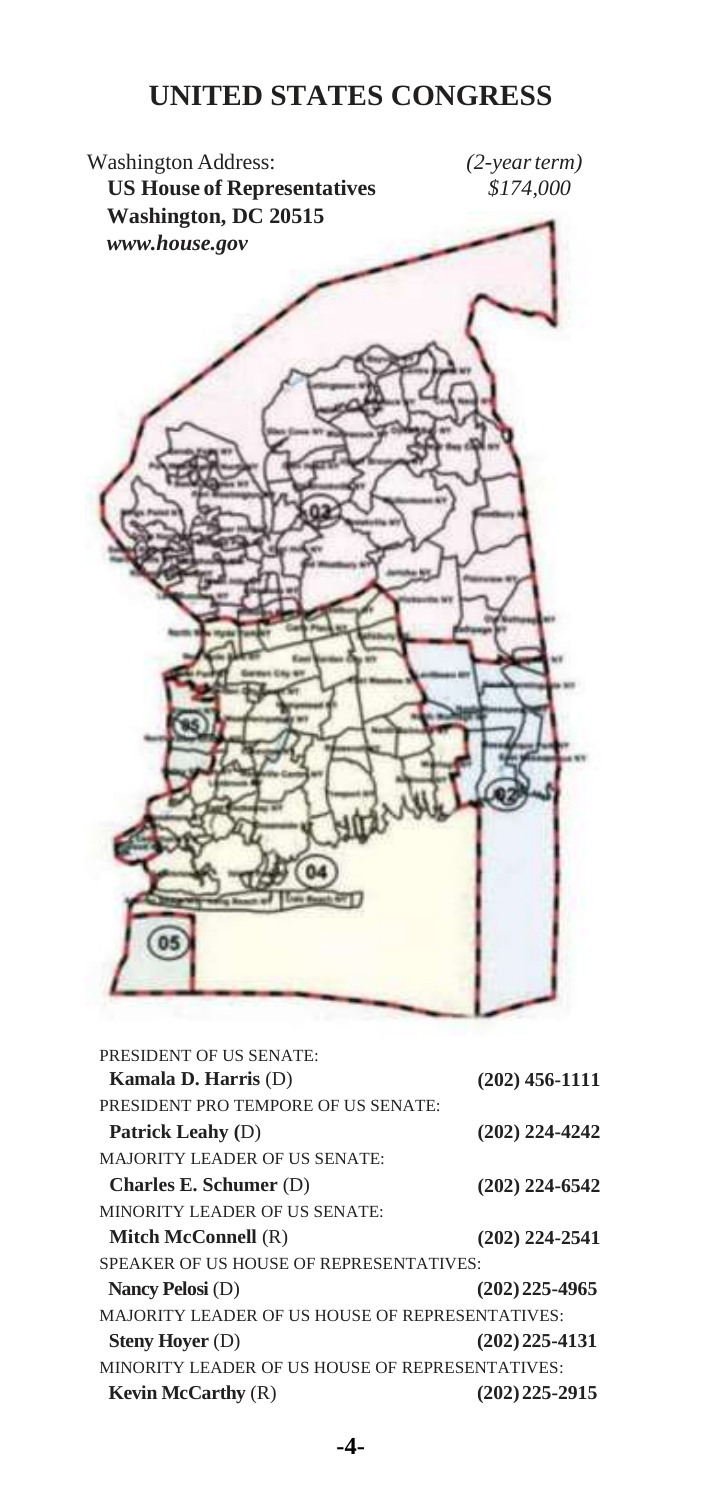#### <span id="page-4-0"></span>**FEDERAL GOVERNMENT US REPRESENTATIVES**

**(Election, Nov. 8)**

| Washington Office:<br>www.garbarino.house.gov                                                                                  | $(631) 541 - 4225$<br>Fax (516) 541-6602<br>$(202)$ 225-7896<br>Fax (202) 226-2279 |
|--------------------------------------------------------------------------------------------------------------------------------|------------------------------------------------------------------------------------|
| Thomas R. Suozzi (D)<br>478A Park Avenue<br>Huntington, NY 11743<br>Washington Office:<br>www.suozzi.house.gov                 | $(631)$ 923-4100<br>Fax (631) 249-2847<br>$(202)$ 225-3335<br>Fax (202) 225-4669   |
| Kathleen M. Rice $(D)$<br>229 Seventh Street #300<br>Garden City, NY 11530<br>Washington Office:<br>www.kathleenrice.house.gov | $(516)$ 739-3008<br>Fax (516) 739-2973<br>$(202)$ 225-5516<br>Fax (202) 225-5758   |
| Gregory W. Meeks (D)<br>153-01 Jamaica Avenue #204<br>Jamaica, NY 11432<br>Washington Office:<br>www.meeks.house.gov           | $(718)$ 725-6000<br>Fax (718) 725-9868<br>$(202)$ 225-3461<br>Fax (202) 226-4169   |
|                                                                                                                                | Massapequa Park, NY 11762                                                          |

**CAPITOL (202) 224-3121**

After the operator answers "Capitol," ask for the senator, representative, committee, or subcommittee of your choice.

#### **LEGISLATIVE STATUS OFFICE (202) 225-1772**

Information available includes status of legislation in House and Senate and dates of committee hearings that have already taken place (not a schedule of future hearings).

#### **Federal law makes these provisions for vacancies:**

**The President** - Vice President becomes President. **The Vice President** - The President nominates a Vice President who must be confirmed by majority vote of both houses of Congress. The legal order of succession after Vice President is: Speaker of the House of Representatives, President Pro Tempore of the Senate, members of the Cabinet in a specified order beginning with the Secretary of State.

#### **New York State law makes these provisions for vacancies: US Senate** - The Governor appoints someone to the office until the vacancy can be filled at a general election.

**US House of Representatives** - Depending upon date, vacancies are filled at a special election or the next general election.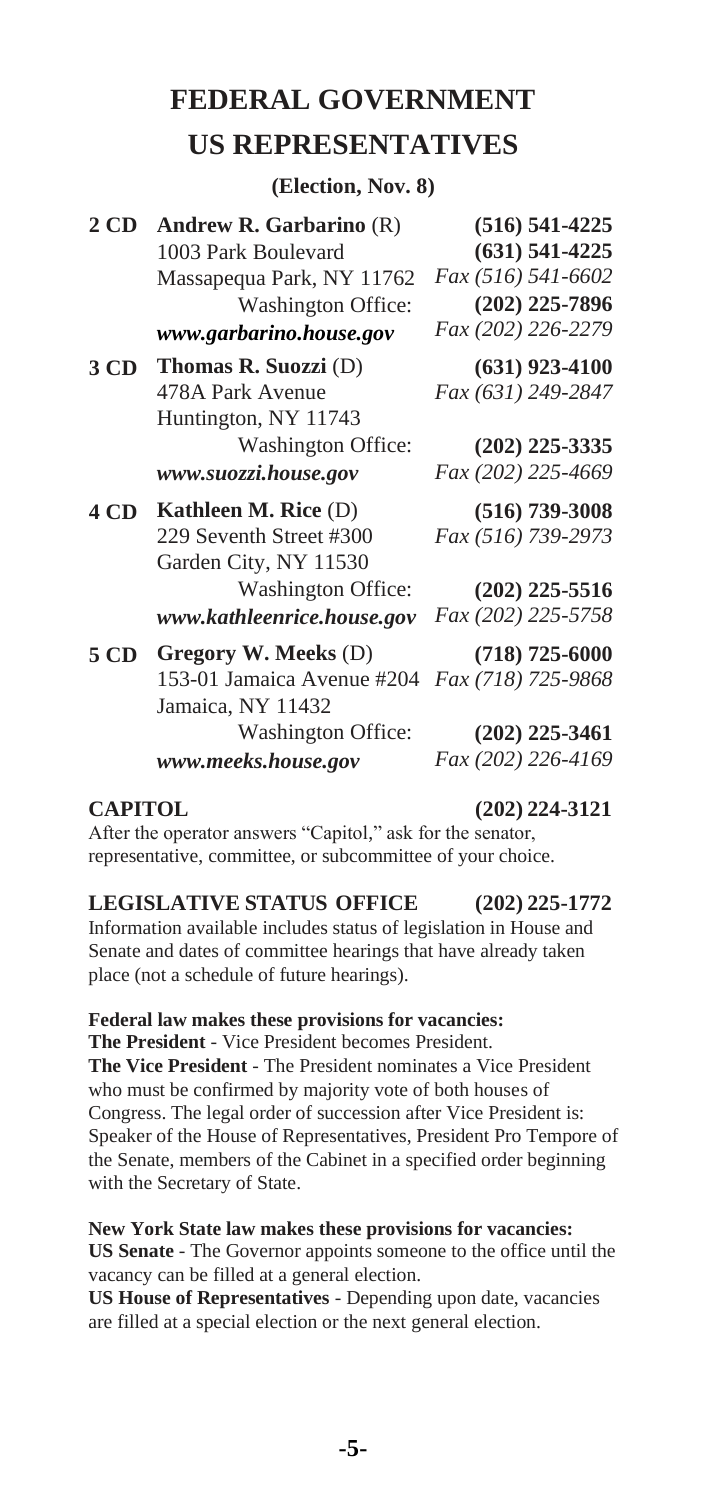#### **NEW YORK STATE SENATE**

Albany Address: *(2-yearterm)* **New YorkState Senate** \$110,000 **Albany, NY12247** *[www.senate.state.ny.us](http://www.senate.state.ny.us/)*  $\circ$ 

SENATE MAJORITY LEADER **Andrea Stewart-Cousins** (D) **(518) 455-2585** *scousins@nysenate.gov Fax (518) 426-6811*

SENATE MINORITY LEADER **Robert G. Ortt**(R) **(518) 455-2024** *Ortt@nysenate.gov Fax (518)426-6987*

**LEGISLATIVE HOTLINE** for voting records and status of bills *[www.public.leginfo.state.ny.us](http://www.public.leginfo.state.ny.us/)*

**(800) 342-9860**

#### **518 is the Albany area code**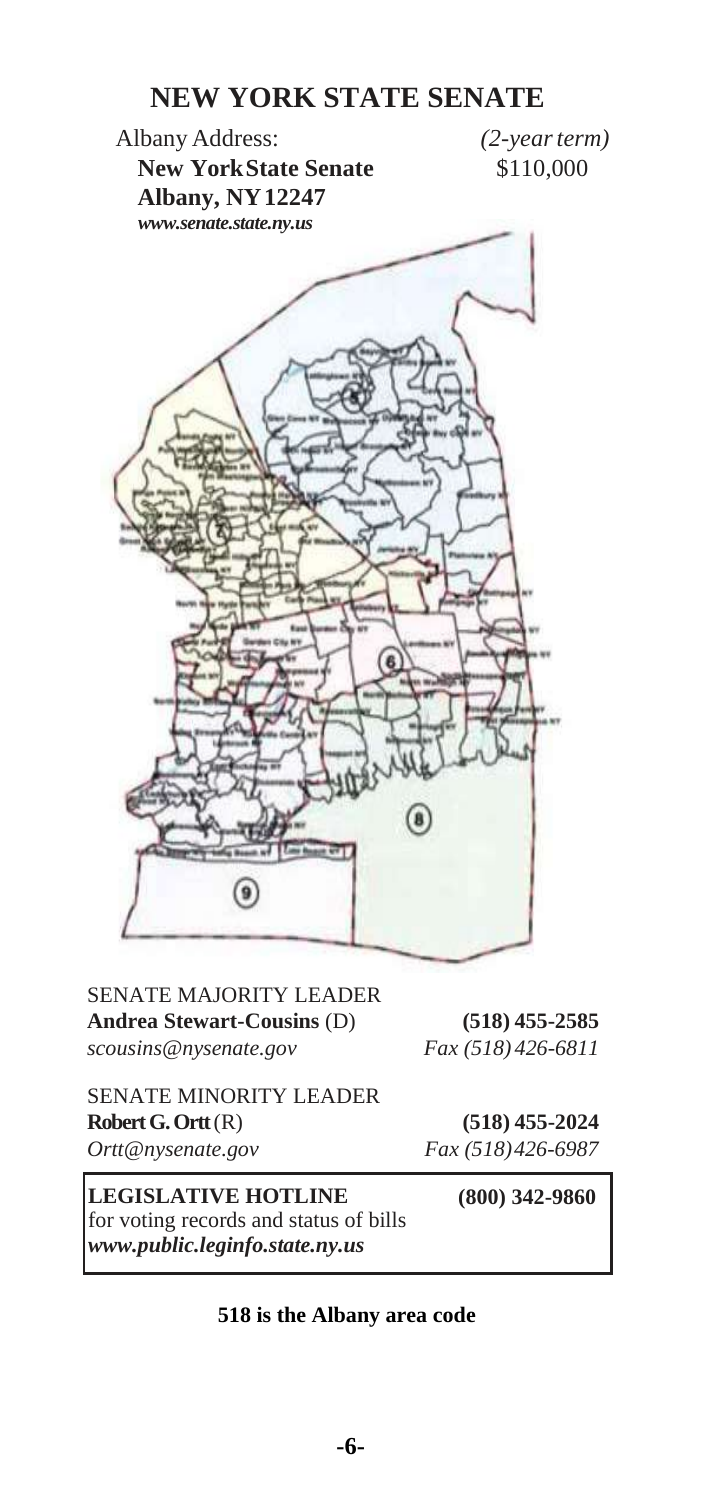#### **NEW YORK STATE**

#### **(Election, Nov. 8)**

GOVERNOR *(4-yearterm)* **Kathy Hochul** (D) \$250,000<br>State Capitol 618) 474-83 State Capitol **(518) 474-8390**<br>Albany, NY 12224 *Fax* (518) **474-1513**  $New York City Office:$ *[www.governor.ny.gov](http://www.governor.ny.gov/) Fax (212) 681-7666*

LIEUTENANT GOVERNOR *(4-yearterm)* **Antonio Delgado** (D) \$220,000 *[www.governor.ny.gov](http://www.governor.ny.gov/)* **(518) 402-2292**

 COMPTROLLER *(4-yearterm)* **Thomas P.DiNapoli** (D) \$220,000<br>110 State Street (518) 474-40 110 State Street **(518)** 474-4040<br>Albany, NY 12236 *Fax* (518) 473-8940 New York City Office: **(212) 383-1600** *[www.osc.state.ny.us](http://www.osc.state.ny.us/) Fax (212) 681-4468* 

 ATTORNEYGENERAL *(4-yearterm)* **Letitia James** (D) \$220,000 State Capitol **(518) 776-2000** Albany, NY 12224 New York City Office: **(212) 416-8050** *[www.ag.ny.gov](http://www.ag.ny.gov/) Fax (212) 416-8739*

**STATE SENATORS 5 SD James F. Gaughran** (D) 485 Underhill Blvd. #102 Syosset, NY 11791 *gaughran@nysenate.gov*

- **6 SD Kevin M. Thomas** (D) 990 Stewart Ave. #LLA5A Garden City, NY 11530 *thomas@nysenate.gov*
- **7 SD Anna M. Kaplan** (D) 1 Old Country Rd. #270 Carle Place, NY 11514 *kaplan@nysenate.gov*

**8 SD John E. Brooks** (D) 4326.Merrick Rd. Massapequa, NY 11758 *[brooks@nysenate.gov](mailto:brooks@nysenate.gov)*

**9 SD Todd Kaminsky** (D) 55 Front Street, Rm.1 Rockville Centre, NY 11570 *[kaminsky@nysenate.gov](mailto:kaminsky@nysenate.gov)*

Albany, NY 12224 *Fax (518) 474-1513 Fax (518) 473-2344*

Albany, NY 12236 *Fax (518) 473-8940*

**(516) 922-1811** *Fax (516) 922-1154* **(518) 455-3250** *Fax (518) 426-6785*

**(516) 739-1700** *Fax (516) 747-7430* **(518) 455-3260** *Fax (518) 426-6783*

**(516) 746-5924** *Fax (516) 746-0439* **(518) 455-2170** *Fax (518) 426-6787*

**(516) 882-0630** *Fax (516) 882-0636* **(518) 455-2765** *Fax (518) 426-6925*

**(516) 766-8383** *Fax (516) 766-8011* **(518) 455-3401** *Fax (518) 426-6914*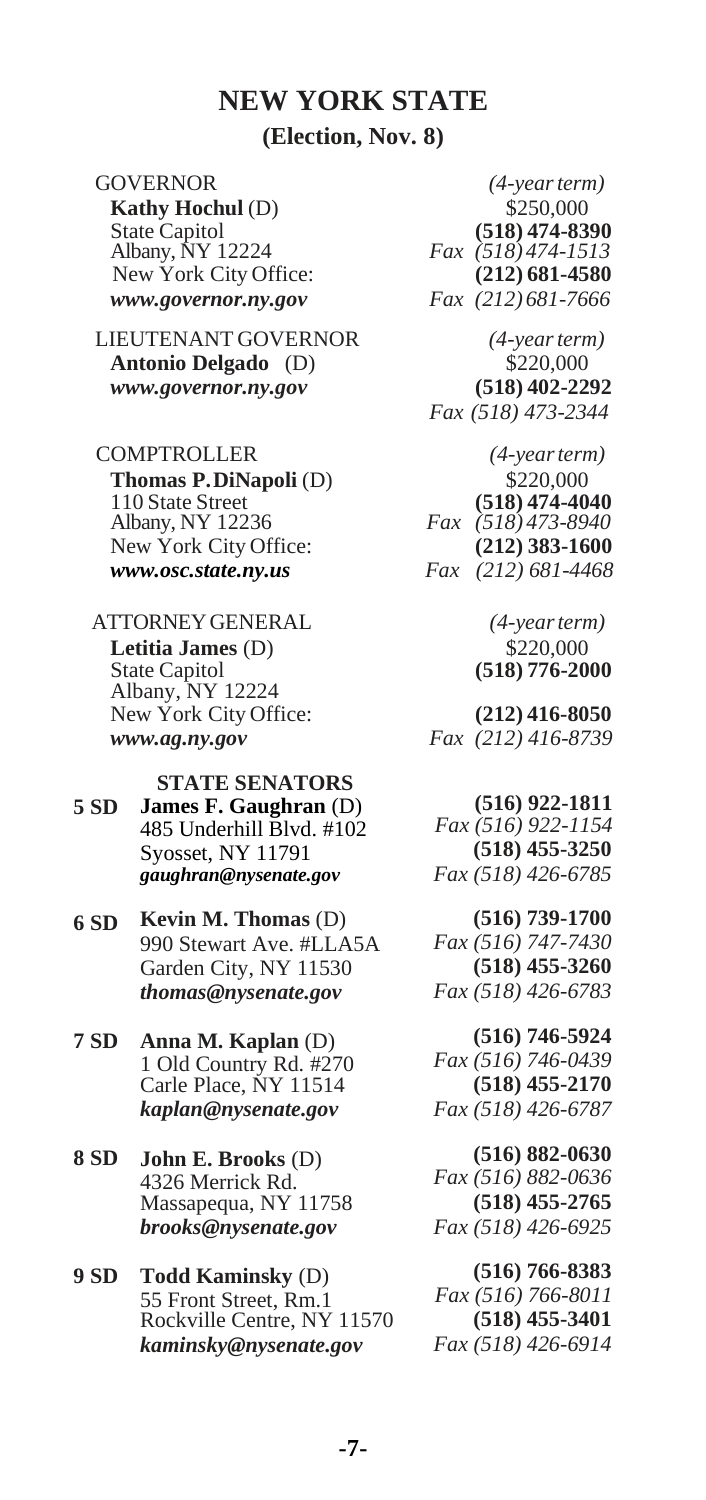#### **NEW YORK STATE ASSEMBLY**



SPEAKER **Carl E. Heastie** (D) **(518) 455-3791** *[Speaker@nyassembly.gov](mailto:Speakel@nyassembly.gov) Fax (518) 455-5459*

MINORITY LEADER **William A. Barclay** (R) **(518) 455-3751** *BarclaW@nyassembly.gov Fax (518) 455-3750*

#### **LEGISLATIVE HOTLINE (800) 342-9860**

for voting records and status of bills *[www.assembly.state.ny.us/legislation](http://www.assembly.state.ny.us/legislation)*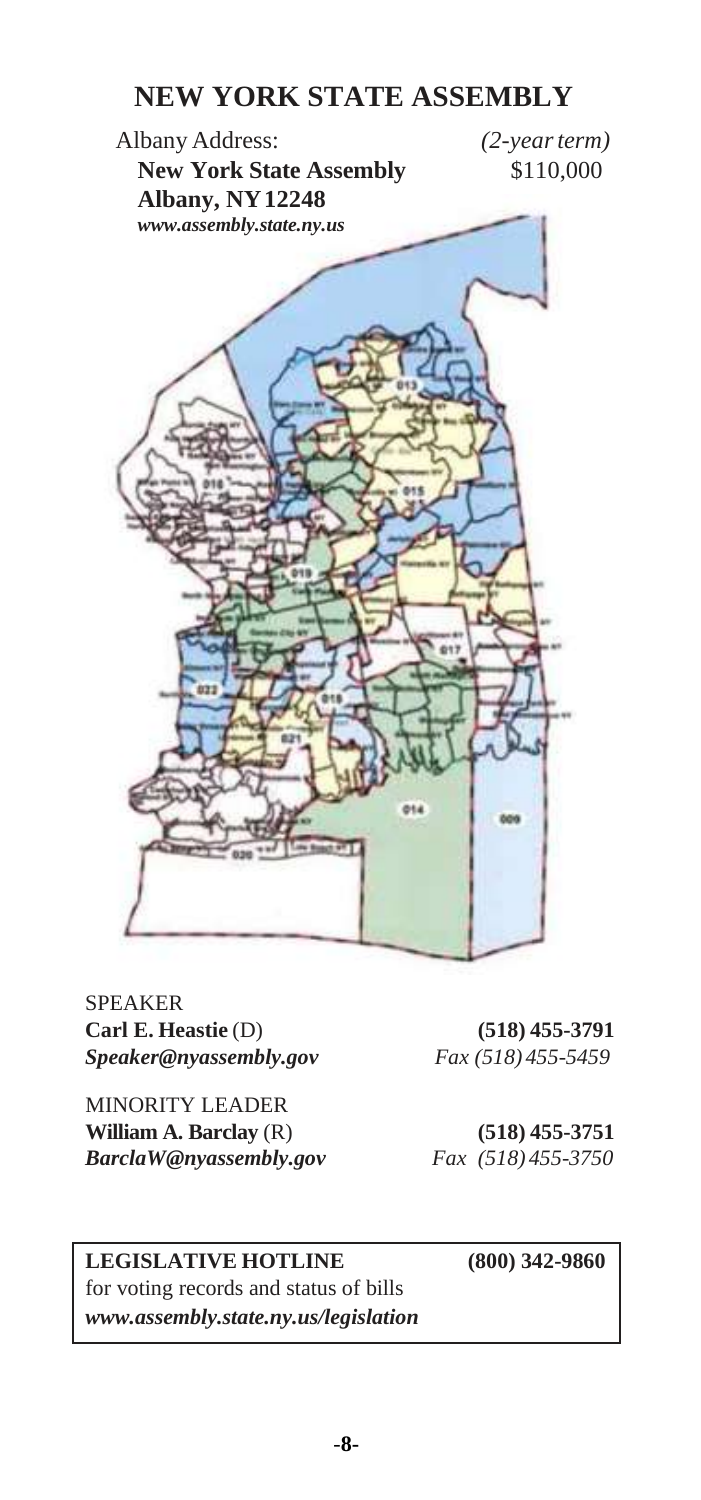#### **NEW YORK STATE STATE ASSEMBLY MEMBERS**

#### **(Election, Nov. 8)**

| 9AD          | Michael Durso (R)<br>512 Park Blvd.<br>Massapequa Park, NY 11762<br>dursom@nyassembly.gov                              | $(516) 541 - 4598$<br>Fax (516) 541-4625<br>$(518)$ 455-5305<br>Fax (518) 455-5024        |
|--------------|------------------------------------------------------------------------------------------------------------------------|-------------------------------------------------------------------------------------------|
| 13 AD        | Charles D. Lavine (D)<br>1 School St. #303-B<br>Glen Cove, NY 11542<br>LavineC@nyassembly.gov                          | $(516) 676 - 0050$<br><i>Fax</i> (516) 676-0071<br>$(518)$ 455-5456<br>Fax (518) 455-5467 |
| <b>14 AD</b> | David G. McDonough (R)<br>404 Bedford Ave.<br>Bellmore, NY 11710<br>mcdonoughd@nyassembly.gov                          | $(516)$ 409-2070<br>Fax (516) 409-2073<br>$(518)$ 455-4633<br>Fax (518) 455-5559          |
| <b>15 AD</b> | Michael A. Montesano (R)<br>111 W. Old Country Rd. #202<br>Hicksville, NY 11801<br>MontesanoM@nyassembly.gov           | $(516)$ 937-3571<br>Fax (516) 937-3632<br>$(516)$ 455-4684<br>Fax (518) 455-5477          |
| <b>16 AD</b> | Gina Sillitti (D)<br>44 South Bayles Ave. #200<br>Port Washington, NY 11050<br>sillittig@nyassembly.gov                | $(516)$ 482-6966<br>Fax (516) 482-6975<br>$(518)$ 455-5192<br>Fax (518) 455-4921          |
| 17AD         | John K. Mikulin (R)<br>1975 Hempstead Tpke.#202 Fax (516) 228-4963<br>East Meadow, NY 11554<br>mikulinj@nyassembly.gov | $(516)$ 228-4960<br>$(518)$ 455-5341<br>Fax (518) 455-4346                                |
| <b>18 AD</b> | Taylor Darling (D)<br>33 Front Street #104<br>Hempstead, NY 11550<br>darlingt@nyassembly.gov                           | $(516)$ 489-6610<br>Fax (516) 538-3155<br>$(518)$ 455-5861<br>Fax (518) 455-4329          |
| <b>19 AD</b> | Edward $P$ . Ra $(R)$<br>825 East Gate Blvd. #207<br>Garden City, NY 11530<br>rae@nyassembly.gov                       | $(516)$ 535-4095<br>Fax (516) 535-4097<br>$(518)$ 455-4627<br>Fax (518) 455-4643          |
| 20AD         | <b>Ari Brown</b><br>2001 Park St.<br>Atlantic Beach, NY 11509<br>browna@nyassembly.gov                                 | $(516)$ 431-0500<br>Fax (516)431-0412<br>$(518)$ 455-3028<br>Fax (518) 455-5769           |
| <b>21 AD</b> | Judy A. Griffin (D)<br>74 N. Village Ave.<br>Rockville Centre, NY 11570<br>griffinj@nyassembly.gov                     | $(516) 561 - 8216$<br>Fax (516) 561-8223<br>$(518)$ 455-4656<br>Fax (518) 455-4337        |
| <b>22 AD</b> | Michaelle C. Solages (D)<br>1690 Central Court<br>Valley Stream, NY11580<br>SolagesM@nyassembly.gov                    | $(516) 599-2972$<br>Fax (516) 599-3768<br>$(518)$ 455-4465<br>Fax (518) 455-5560          |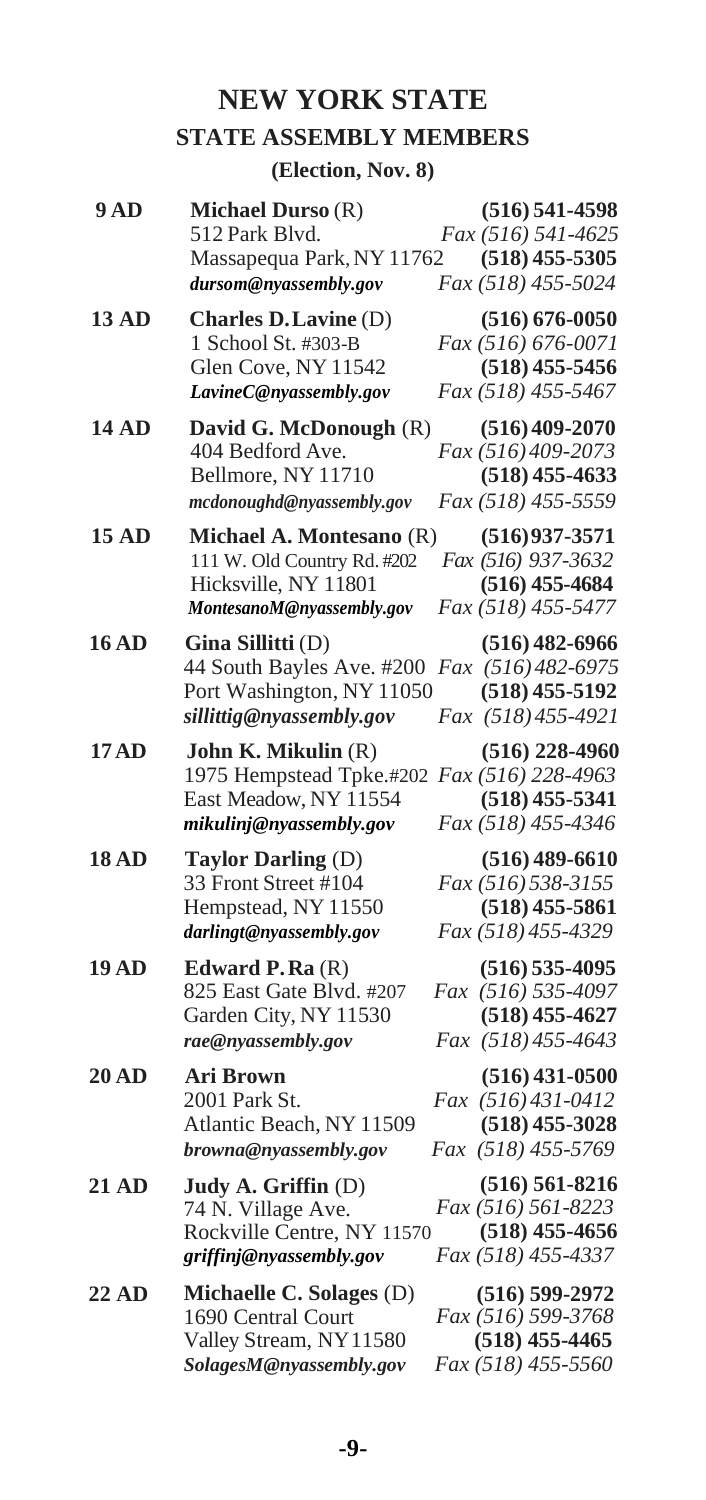## **NASSAU COUNTY**

For information about Legislative Districts call the **Nassau County Board of Elections (516) 571-2411** or **(516) 571-VOTE (8683)**



Atlantic Beach 4 East Norwich 18 Baldwin 1, 5 East Rockaway 7 Baldwin Harbor 5 East Williston 7 Barnum Island 4 Elmont 3, 8 Bay Park 4 Farmingdale 17 Bayville 18 Floral Park 8, 9 Bellerose 8 Flower Hill 9, 11 Bellmore 19 Freeport 1, 5, 19<br>Bethpage 14, 17 Garden City 14 Bethpage 14, 17 Carle Place 14 Garden City S 14 Cedarhurst 4, 7 Glen Cove 11 Centre Island 18 Glen Head 18 East Hills 11 Great Neck 10 East Massapequa 12 Greenvale 18

Albertson 9, 10 East Meadow 1, 13, 15 Bellerose Terrace 8 Franklin Square 6, 8 Brookville 18 Garden City Park 9, 10 Cove Neck 18 Glenwood Landing 11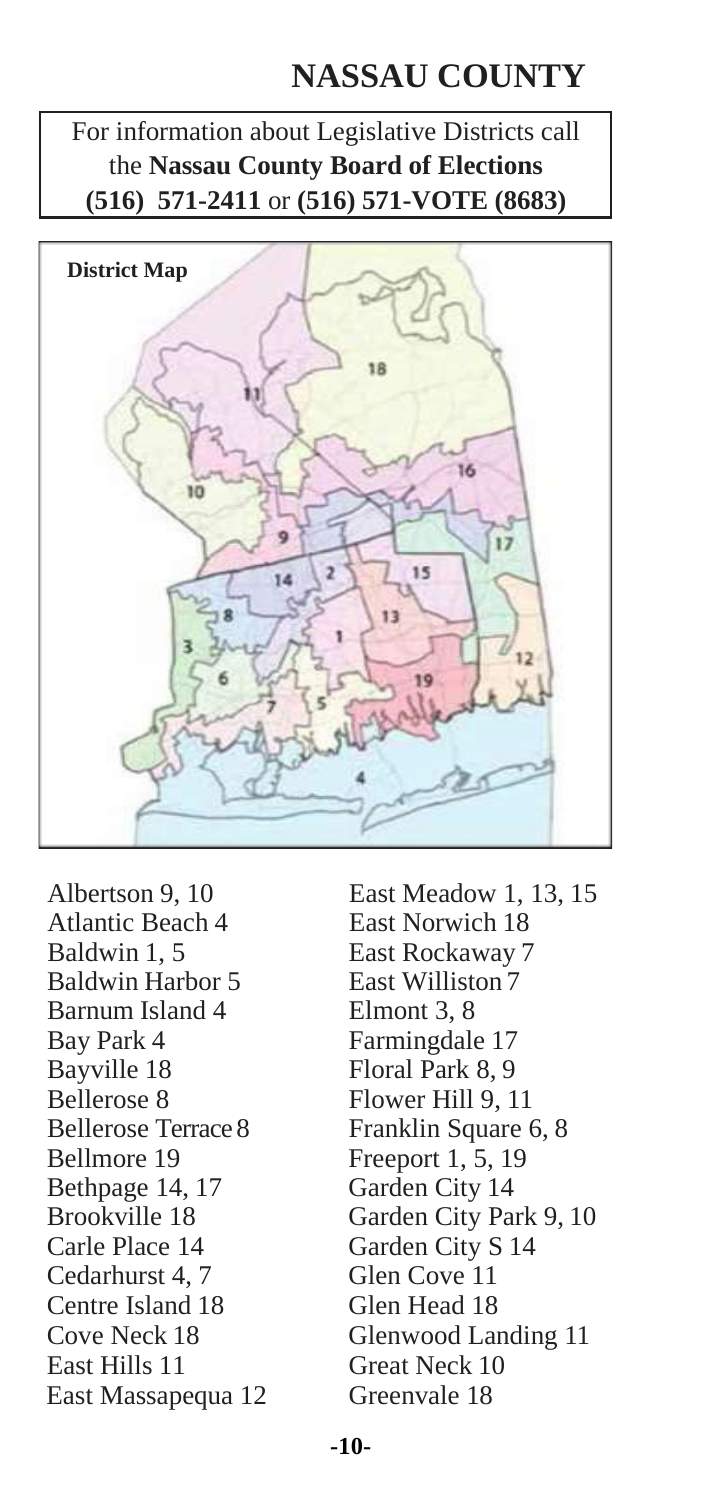## **LEGISLATIVE DISTRICTS**

#### **Nassau County website: [www.nassaucountyny.gov](http://www.nassaucountyny.gov/)**

Harbor Hills 10 Harbor Isle 4 Hempstead 1, 2, 14 Herricks 10 Hewlett 6, 7 Hicksville 2, 14, 16, 17 Inwood 3 Island Park 4 Jericho 14, 16 Kings Point 10 Lake Success 10 Lakeview 2 Lattingtown 18 Laurel Hollow 18 Lawrence 4, 7 Levittown 15 Lido Beach 4 Locust Valley 18 Long Beach 4 Lynbrook 6 Malverne 6 Manhasset 9, 10 Manorhaven 11 Massapequa 12 Massapequa Park 12 Matinecock 18 Merrick 5, 19 Mill Neck 18 Mineola 9 Munsey Park 9 Muttontown 9 New Cassel 2 New Hyde Park 8, 9 N. Bellmore 13 N. Hills 10 N. Lynbrook 6 N. Massapequa 17 N. Merrick 13 N. New Hyde Pk. 9, 10 N. Valley Stream 3, 6

N. Wantagh 13, 17 Oceanside 4, 5, 7 Old Bethpage 16, 17 Old Brookville 18 Old Westbury 14, 16 Oyster Bay 18 Oyster Bay Cove 18 Plainedge 17 Plainview 16 Plandome 9 Plandome Heights 9 Point Lookout 4 Port Washington 11 Rockville Centre 5, 6, 7 Roosevelt 1 Roslyn 11 Roslyn Estates 9 Roslyn Heights 9, 16 Salisbury 15 Sands Point 11 Sea Cliff 11 Seaford 17, 19 Searingtown 9, 10 S. Farmingdale 12 S. Floral Park 3 S. Hempstead 5 S. Valley Stream 3 Stewart Manor 8 Syosset 16, 18 Uniondale 1, 2 Upper Brookville 18 Valley Stream 3, 6 Wantagh 13, 19 W. Hempstead 2, 8, 14 Westbury 2, 14 Williston Park 9 Woodbury 16, 18 Woodmere 4, 6, 7 Woodsburgh 4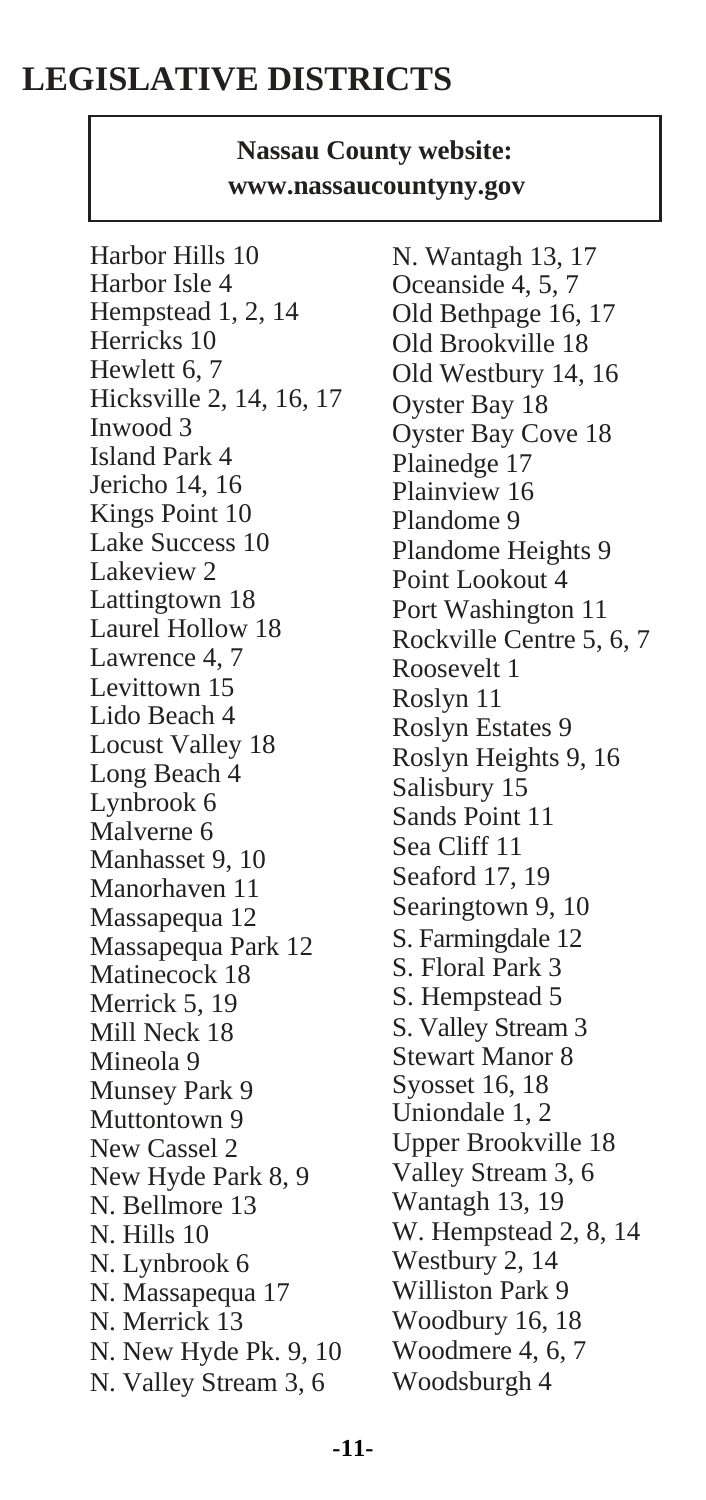| $(2$ -year term) |                                                                                                                                                                                                                                                                                                                                                                                                                                                                                                                                                                                                                                                                                                                                                               |
|------------------|---------------------------------------------------------------------------------------------------------------------------------------------------------------------------------------------------------------------------------------------------------------------------------------------------------------------------------------------------------------------------------------------------------------------------------------------------------------------------------------------------------------------------------------------------------------------------------------------------------------------------------------------------------------------------------------------------------------------------------------------------------------|
| \$75,000         |                                                                                                                                                                                                                                                                                                                                                                                                                                                                                                                                                                                                                                                                                                                                                               |
|                  | Fax                                                                                                                                                                                                                                                                                                                                                                                                                                                                                                                                                                                                                                                                                                                                                           |
| 571-6201         | 571-6187                                                                                                                                                                                                                                                                                                                                                                                                                                                                                                                                                                                                                                                                                                                                                      |
|                  |                                                                                                                                                                                                                                                                                                                                                                                                                                                                                                                                                                                                                                                                                                                                                               |
|                  | 571-6761                                                                                                                                                                                                                                                                                                                                                                                                                                                                                                                                                                                                                                                                                                                                                      |
| 571-6203         | 571-6732                                                                                                                                                                                                                                                                                                                                                                                                                                                                                                                                                                                                                                                                                                                                                      |
|                  |                                                                                                                                                                                                                                                                                                                                                                                                                                                                                                                                                                                                                                                                                                                                                               |
| 571-6204         | 571-6264                                                                                                                                                                                                                                                                                                                                                                                                                                                                                                                                                                                                                                                                                                                                                      |
|                  |                                                                                                                                                                                                                                                                                                                                                                                                                                                                                                                                                                                                                                                                                                                                                               |
|                  | 571-0291                                                                                                                                                                                                                                                                                                                                                                                                                                                                                                                                                                                                                                                                                                                                                      |
|                  | 571-6133                                                                                                                                                                                                                                                                                                                                                                                                                                                                                                                                                                                                                                                                                                                                                      |
|                  |                                                                                                                                                                                                                                                                                                                                                                                                                                                                                                                                                                                                                                                                                                                                                               |
|                  | 571-4123                                                                                                                                                                                                                                                                                                                                                                                                                                                                                                                                                                                                                                                                                                                                                      |
|                  |                                                                                                                                                                                                                                                                                                                                                                                                                                                                                                                                                                                                                                                                                                                                                               |
|                  | 571-6268                                                                                                                                                                                                                                                                                                                                                                                                                                                                                                                                                                                                                                                                                                                                                      |
| 571-6209         | 571-6166                                                                                                                                                                                                                                                                                                                                                                                                                                                                                                                                                                                                                                                                                                                                                      |
|                  |                                                                                                                                                                                                                                                                                                                                                                                                                                                                                                                                                                                                                                                                                                                                                               |
| 571-6210         | 571-0405                                                                                                                                                                                                                                                                                                                                                                                                                                                                                                                                                                                                                                                                                                                                                      |
|                  |                                                                                                                                                                                                                                                                                                                                                                                                                                                                                                                                                                                                                                                                                                                                                               |
|                  | 571-6271                                                                                                                                                                                                                                                                                                                                                                                                                                                                                                                                                                                                                                                                                                                                                      |
|                  | 571-6734                                                                                                                                                                                                                                                                                                                                                                                                                                                                                                                                                                                                                                                                                                                                                      |
|                  |                                                                                                                                                                                                                                                                                                                                                                                                                                                                                                                                                                                                                                                                                                                                                               |
| 571-6213         | 571-6746                                                                                                                                                                                                                                                                                                                                                                                                                                                                                                                                                                                                                                                                                                                                                      |
|                  |                                                                                                                                                                                                                                                                                                                                                                                                                                                                                                                                                                                                                                                                                                                                                               |
|                  | 571-6134                                                                                                                                                                                                                                                                                                                                                                                                                                                                                                                                                                                                                                                                                                                                                      |
| 571-6215         | 571-0641                                                                                                                                                                                                                                                                                                                                                                                                                                                                                                                                                                                                                                                                                                                                                      |
|                  |                                                                                                                                                                                                                                                                                                                                                                                                                                                                                                                                                                                                                                                                                                                                                               |
|                  |                                                                                                                                                                                                                                                                                                                                                                                                                                                                                                                                                                                                                                                                                                                                                               |
|                  | 571-6277                                                                                                                                                                                                                                                                                                                                                                                                                                                                                                                                                                                                                                                                                                                                                      |
|                  |                                                                                                                                                                                                                                                                                                                                                                                                                                                                                                                                                                                                                                                                                                                                                               |
|                  | 571-6218 571-6158                                                                                                                                                                                                                                                                                                                                                                                                                                                                                                                                                                                                                                                                                                                                             |
|                  |                                                                                                                                                                                                                                                                                                                                                                                                                                                                                                                                                                                                                                                                                                                                                               |
|                  |                                                                                                                                                                                                                                                                                                                                                                                                                                                                                                                                                                                                                                                                                                                                                               |
|                  |                                                                                                                                                                                                                                                                                                                                                                                                                                                                                                                                                                                                                                                                                                                                                               |
|                  | kabrahams@nassaucountyny.gov<br>571-6202<br>sbynoe@nassaucountyny.gov<br>csolages@nassaucountyny.gov<br>571-6205<br>dmule@nassaucountyny.gov<br>571-6206<br>cwgaylor@nassaucountyny.gov<br>571-6207<br>hkopel@nassaucountyny.gov<br>571-6208<br>jgiuffre@nassaucountyny.gov<br>rnicolello@nassaucountyny.gov<br>mpilip@nassaucountyny.gov<br>Delia DeRiggi-Whitton (D) 571-6211<br>dderiggiwhitton@nassaucountyny.gov<br>571-6212<br>jkennedy@nassaucountyny.gov<br>tmckevitt@nassaucountyny.gov<br>571-6214<br>lschaefer@nassaucountyny.gov<br>jferretti@nassaucountyny.gov<br>571-6216 571-6287<br>adrucker@nassaucountyny.gov<br>571-6217<br>rmwalker@nassaucountyny.gov<br>jlafazan@nassaucountyny.gov<br>571-6219 571-3907<br>srhoads@nassaucountyny.gov |

The Legislature meets at 1550 Franklin Ave. in Mineola. Full Legislature Meetings Start at 1 PM. CALL 571-4252 to CONFIRM DATES and TIMES. The 2022 schedule for the **full Legislature** meetings is: Jan. 10th April 25th Sept. 19th

| Jan.      | 10th      | April 25th | Sept. 19th  |
|-----------|-----------|------------|-------------|
| Jan.      | 24th      | May 23rd   | Oct. 24th   |
|           | Feb. 28th | June 27th  | Nov. $21st$ |
| Mar. 21st |           | Aug. 8th   | Dec. 19th   |
|           |           |            |             |

*\*\*\*Majority Leader & Presiding Officer \*\*Minority Caucus Leader \*Deputy Presiding Officer*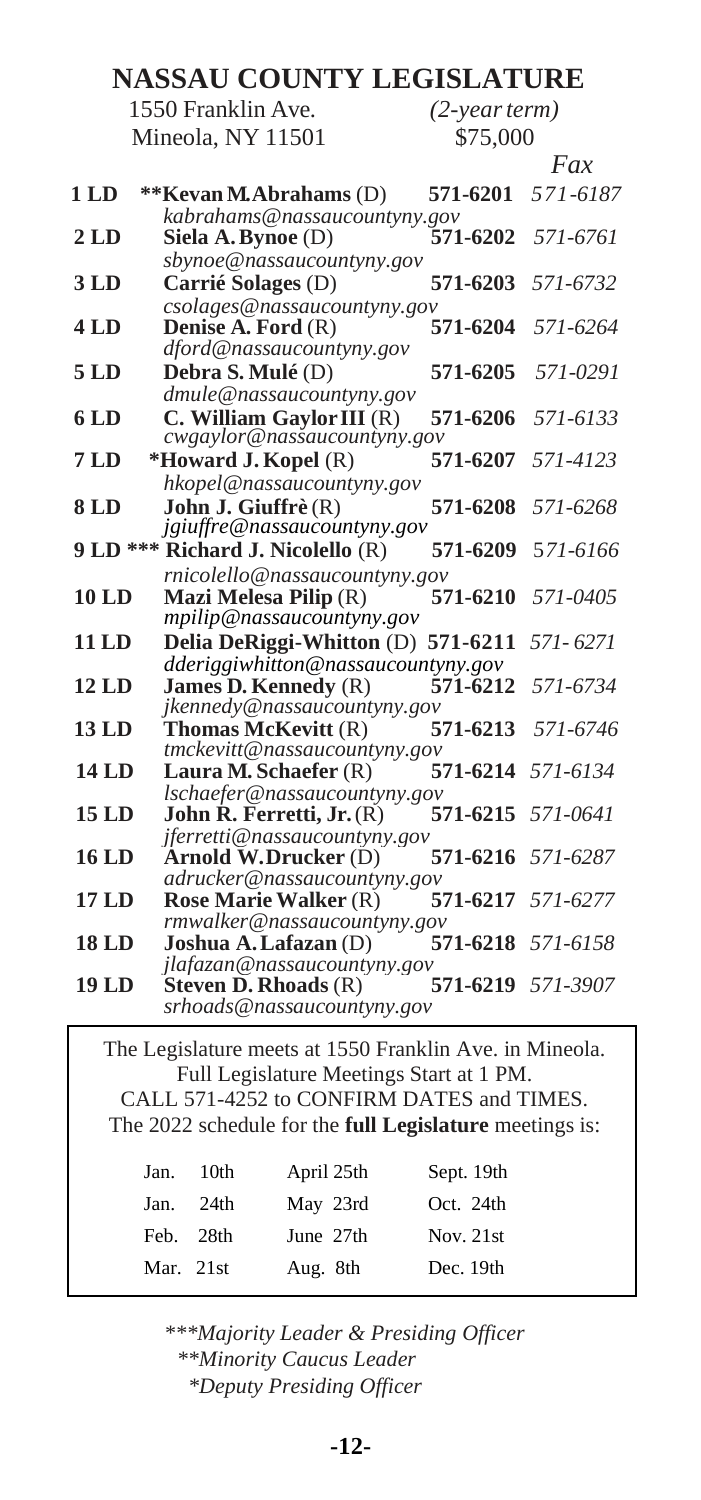#### **NASSAU COUNTY LEGISLATIVE COMMITTEES & STAFF**

 CALL 571-4252 TO CONFIRM DATES AND TIMES. Committee Meetings Start at 1 PM. The 2022 schedule for **Committee** meetings is: **Aircraft Noise Abatement:** Nicoletto (Chair), Giuffrè (Vice Chair), Gaylor, Lafazan, Mulé, Schaefer, Solages **Assessment:** Rhoads (Chair), Kopel (Vice Chair), DeRiggi-Whitton, Ferretti, Solages **Budget Review:** Ferretti (Chair), Nicolello (Vice Chair). Abrahams, Drucker, Kopel **Economic & Community Development & Labor:**  McKevitt (Chair), Kennedy (Vice Chair), Bynoe, Drucker, Gaylor, Ford, Mulé **Finance:** Kopel (Chair), Ferretti (Vice Chair), Drucker, Lafazan, McKevitt, Solages, Walker **Government Services & Operations:** Ferretti (Vice Chair), Ford (Vice Chair), Drucker, Giuffrè, Lafazan, McKevitt, Solages **Health & Social Services:** Walker (Chair), Pilip (Vice Chair), DeRiggi-Whitton, Drucker, Gaylor, Lafazan, Schaefer **Minority Affairs:** Rhoads (Chair), Walker (Vice Chair), Abrahams, Ford, Kennedy, Mulé, Solages **Planning, Development & Environment:** Schaefer (Chair), McKevitt (Vice Chair), Bynoe, Drucker, Ford, Giuffrè, Solages **Public Safety:** Ford (Chair), Rhoads (Vice Chair), Bynoe, DeRiggi-Whitton, Ferretti, Mulé, Pilip Public Works: Gaylor (Chair), Giuffrè (Vice Chair), Bynoe, Drucker, Kennedy, Schaefer, Solages **Rules:** Nicolello (Chair), Kopel (Vice Chair), Abrahams, Bynoe, DeRiggi-Whitton, Rhoads, Schaeffer **Senior Affairs:** Giuffrè (Chair), Walker (Vice Chair), DeRiggi-Whitton, Lafazan, McKevitt, Mulé, Pilip **Towns, Villages & Cities:** Pilip (Chair), Schaefer (Vice Chair),DeRiggi-Whitton, Gaylor, Kennedy, Lafazan, Mulé **Veterans:** Kennedy (Chair), Gaylor (Vice Chair), DeRiggi-Whitton, Lafazan, Mulé, Pilip, Walker CLERK OF THE LEGISLATURE \$122,400 **Michael C. Pulitzer (516) 571-4252**  *[mpulitzer@nassaucountyny.gov](mailto:mpulitzer@nassaucountyny.gov) Fax (516) 571-4217* INDEPENDENT BUDGET REVIEW OFFICE \$165,990 **Maurice Chalmers, Director (516) 571-6292**  *[mchalmers@nassaucountyny.gov](mailto:mchalmers@nassaucountyny.gov) Fax (516) 571-6159* Jan. 10th May 9th Oct. 3rd Feb. 7th June 8th Nov. 7th Mar. 7th July 18th Dec. 5th Apr. 11th Sept. 7th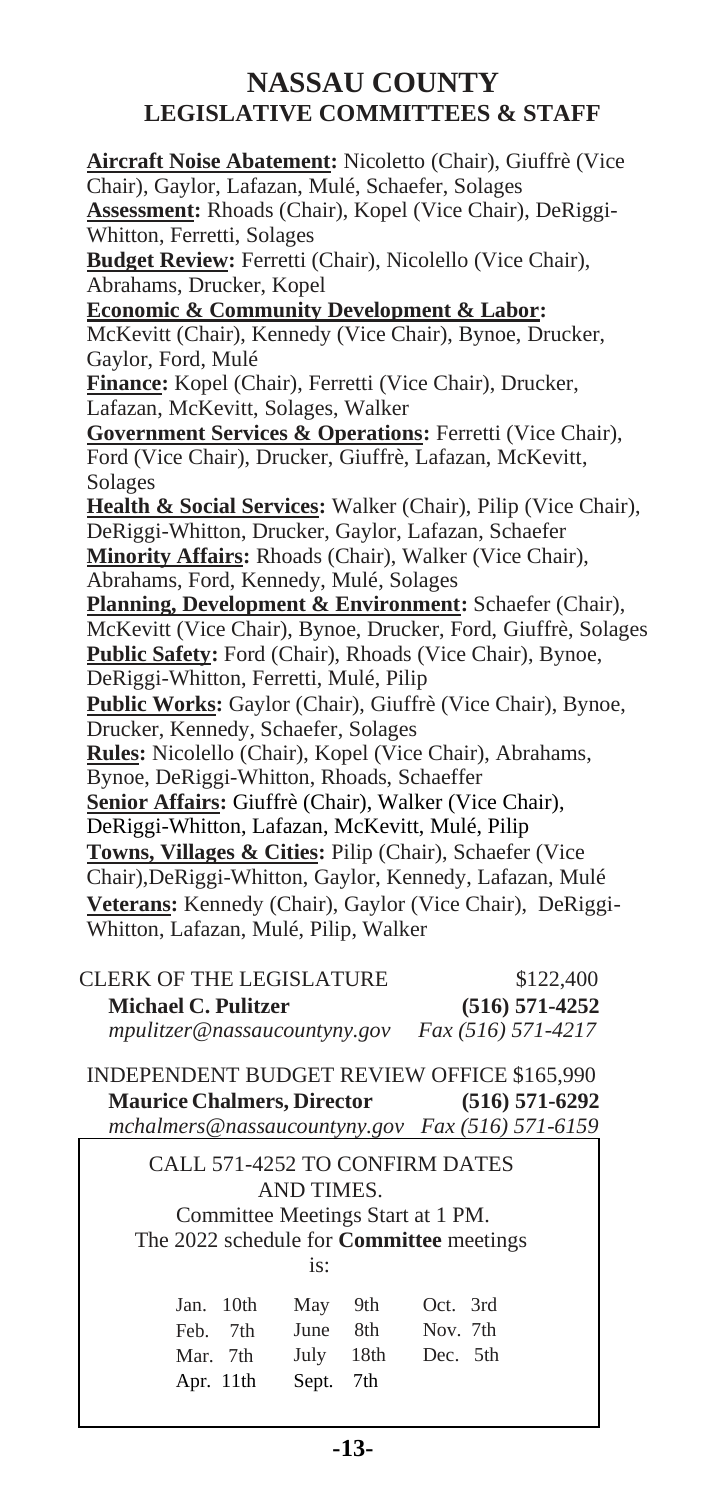#### **NASSAU COUNTY COUNTYWIDE ELECTED OFFICIALS**

| <b>COUNTY EXECUTIVE</b>               | $(4$ -year term $)$ |
|---------------------------------------|---------------------|
| <b>Bruce Blakeman</b> (R)             | \$211,821           |
| 1550 Franklin Avenue                  | $(516) 571 - 3131$  |
| Mineola, NY 11501                     | Fax (516) 571-0260  |
| bblakeman@nassaucountyny.gov          |                     |
| <b>CHAIR, BOARD OF ASSESSORS</b>      | (appointed)         |
| <b>Robin Laveman (D)</b>              | \$165,000           |
| 240 Old Country Road                  | $(516) 571 - 1500$  |
| Mineola, NY 11501                     | Fax (516) 571-3549  |
| ncassessor@nassaucountyny.gov         |                     |
| <b>COMPTROLLER</b>                    | $(4$ -year term $)$ |
| Elaine Phillips $(R)$                 | \$201,736           |
| 240 Old Country Road                  | $(516) 571 - 2386$  |
| Mineola, NY 11501                     | Fax (516) 571-5900  |
| nccomptroller@nassaucountyny.gov      |                     |
| <b>CLERK</b>                          | (4-year term)       |
| Maureen O'Connell (R)                 | \$201,736           |
| 240 Old Country Road                  | $(516)$ 571-2660    |
| Mineola, NY 11501                     | Fax (516) 742-4099  |
| www.nassaucountyny.gov/agencies/clerk |                     |
| <b>DISTRICT ATTORNEY</b>              | (4-year term)       |
| Anne Donnelly $(R)$                   | \$210,900           |
| 262 Old Country Road                  | $(516) 571 - 3800$  |
| Mineola, NY 11501                     | Fax (516) 571-0834  |

**There are five local Leagues in Nassau County:**

*[www.nassauda.org](http://www.nassauda.org/)*

**Central Nassau-----(516) 481-6142 East Nassau---------(516) 221-1948 Long Beach---------(516) 643-2498 Port Washington/Manhasset---(917) 270-1340 Southwest Nassau----------------(516) 297-7847**

**For information about your local League, contact LWV of Nassau County at (516) 431-1628 or [info@lwvofnassaucounty.org](mailto:info@lwvofnassaucounty.org)**

The League of Women Voters (LWV), a non-profit, nonpartisan organization, encourages informed and active participation in government; works to increase understanding of major public policy issues; and influences public policy through education and advocacy. Men and women are welcome as members.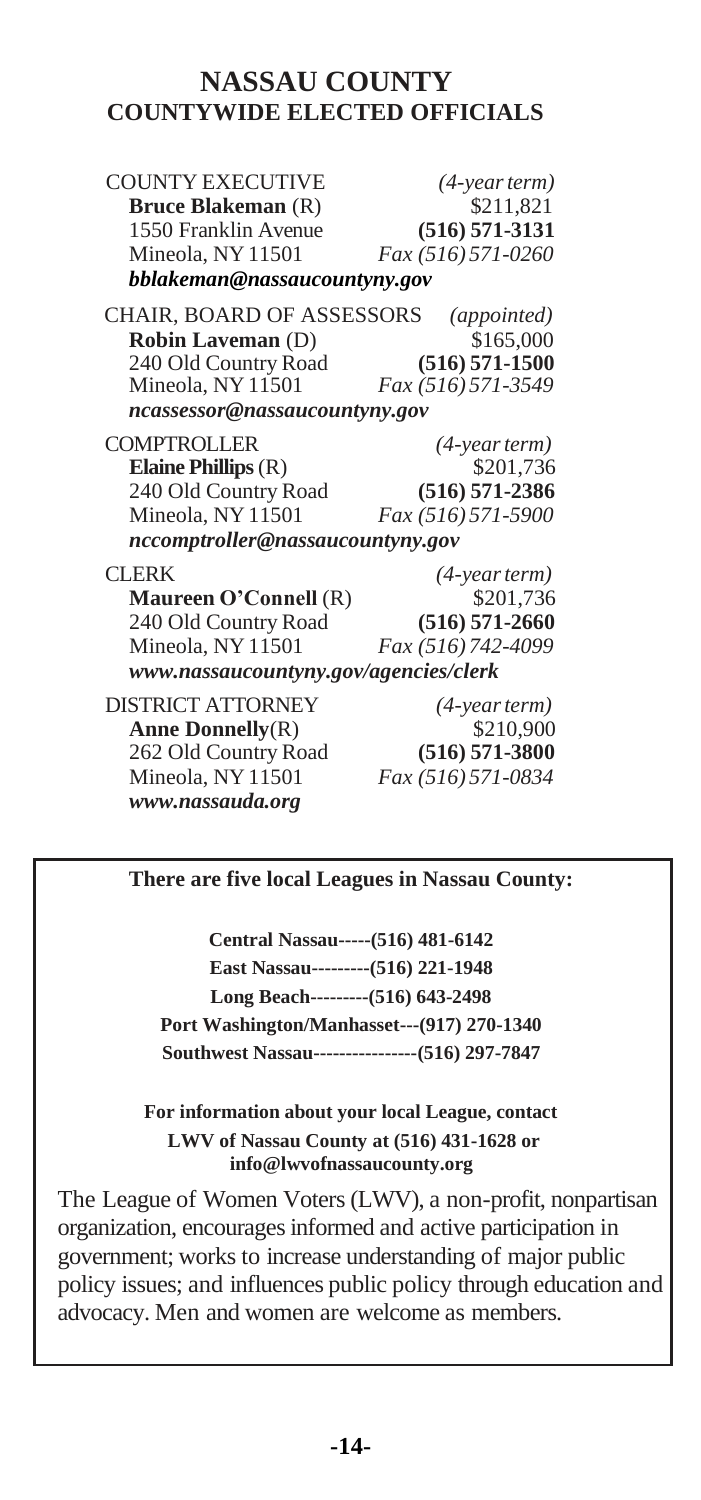#### **TOWNS**

#### **TOWN OF HEMPSTEAD**

 One Washington Street **(516) 489-6000** Hempstead, NY 11550 *Fax (516) 538-2908 [www.h](http://www.toh.li/)empsteadny.gov* 

 SUPERVISOR *(2-yearterm)* **Donald X. Clavin, Jr.** (R) \$160,000

COUNCILMEMBERS *(4-yearterm)*

**1 TD Dorothy L. Goosby** (D) **2TD Thomas Muscarella** (R) **5 TD Chris Carini** (R)

RECEIVER OF TAXES *(4-yearterm)* **Jeanine C. Driscoll** (R)  $$130,000$ 

 $$71,000$ <br>4 TD Anthony D'Esposito (R) **3TD Melissa Miller** (R ) **6 TDDennis Dunne, Sr.**(R)

TOWN CLERK *(2-yearterm)* **Kate Murray (R)** \$106,500

#### **TOWN OF NORTH HEMPSTEAD**

220 Plandome Road (within N. Hempstead) **dial 311 Manhasset, NY 11030 (516) 869-6311**<br> *WWW.northhempsteadny.gov*  $\frac{Fax}{516}$  (516) 627-4204 *[www.northhempsteadny.g](http://www.northhempsteadny./)ov Fax (516) 627-4204*

SUPERVISOR *(2-yearterm)* **Jennifer DeSena** (R)  $$133,000$ COUNCILMEMBERS *(4-yearterm)*

 \$49,000 **1TD Robert Troiano, Jr.** (D) **4 TD Veronica Lurvey** (D) **2TD PeterZuckerman** (D) **5 TD Davi d A. Adhami**(R) **3 TD Dennis Walsh** (R) **6 TD Mariann Dalimonte** (D)

RECEIVER OF TAXES *(4-yearterm)* **Charles Berman** (D) \$115,000 TOWN CLERK *(4-year term)*  **Ragini Srivastava** (R)  $$105,000$ 

**LWV of the United States**[––www.lwv.org](http://www.lwv.org/) **(202) 429-1965** *Fax (202) 429-0854*

**LWV of New York State**[––www.lwvny.org](http://www.lwvny.org/) **(518) 465-4162** *Fax (518) 465-0818*

**LWV of Nassau County (516) 431-1628** [www.lwvofnassaucounty.org](http://www.lwvofnassaucounty.org/)

**LWV of Suffolk County (631) 862-6860** [www.lwv-suffolkcounty.org](http://www.lwv-suffolkcounty.org/)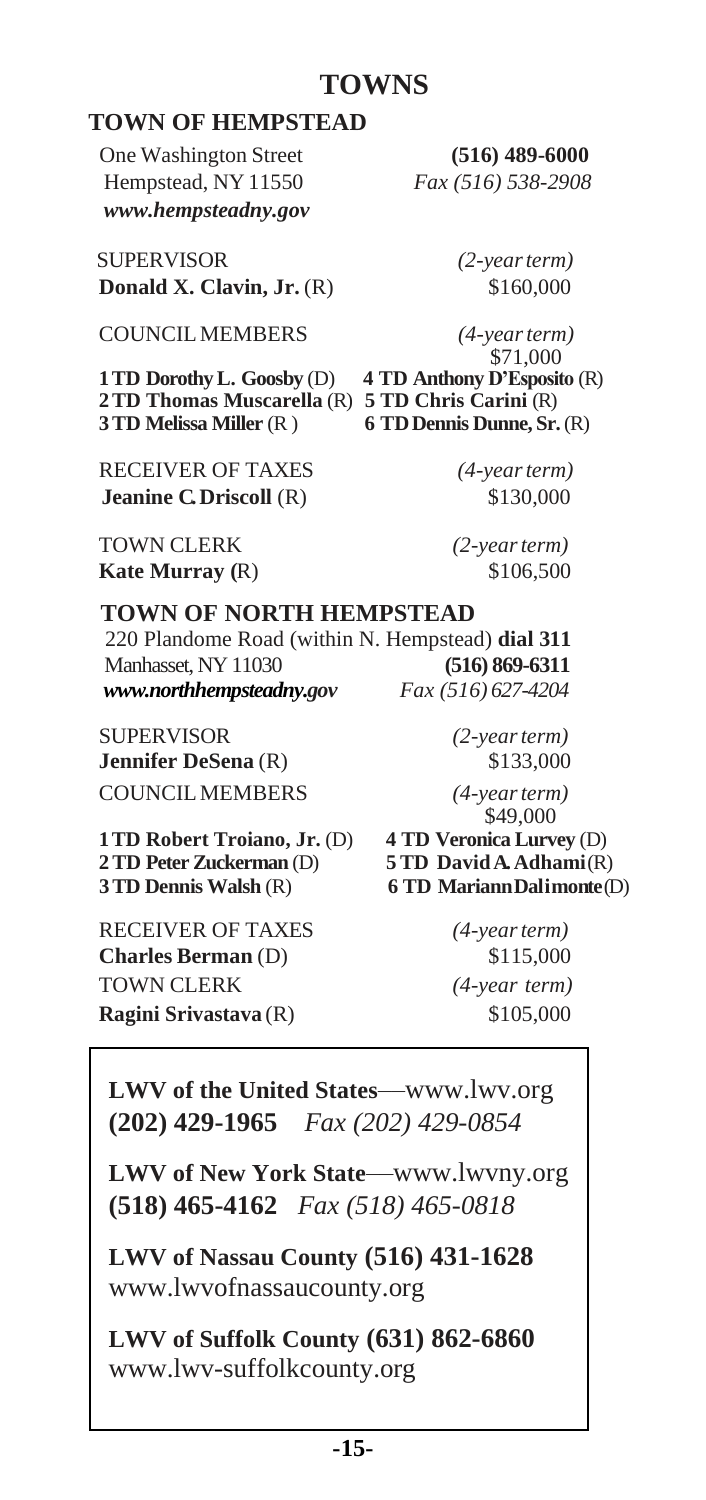#### **TOWNS & CITIES**

#### <span id="page-15-0"></span>**TOWN OF OYSTER BAY**

54 Audrey Avenue **(516) 624-6350** Oyster Bay, NY 11771 *Fax (516) 624-6362 [www.oysterbaytown.com](http://www.oysterbaytown.com/)*

SUPERVISOR *(2-yearterm)* **Joseph S. Saladino** (R)  $$140,000$ 

COUNCIL MEMBERS *(staggered terms)*

**Thomas P. Hand** (R) **Laura L. Maier** (R) **Michele M. Johnson** (R) **Vicki Walsh** (R)<br> **Louis B. Imbroto R**) **Steve Labriola** (R) **Louis B. Imbroto** (R)

 RECEIVEROF TAXES *(4-yearterm)* **Jeffrey P. Pravato** (R)  $$110,000$ 

TOWNCLERK *(2-yearterm)* **Richard LaMarca**(R) \$102,000

### **CITY OF GLEN COVE** Glen Cove, NY 11542 *Fax (516) 676-0108*

*[www.glencove-li.com](http://www.glencove-li.com/)* MAYOR *(2-yearterm)* **Pamela D. Panzenbeck** (R)  $$100,000$ 

COUNCIL MEMBERS *(2-yearterm)*

**Danielle F. Scagliola** (D) **Marsha Silverman** (D) **Joseph Capobianco** (R) **Kevin Maccarone** (R) **John Mancusi** (R) **Barbara Peebles** (R)

COMPTROLLER *(appointed)* **Michael Piccirillo** \$143,000

CITYCLERK *(appointed)* **Tina Pemberton \$80,000** 

**CITY OF LONG BEACH** 1 WestChester Street **(516) 431-1000** Long Beach, NY 11561 *Fax (516) 431-1389 www.longbeachny.gov*

CITYMANAGER *(appointed)* **Donna M. Gayden** \$203,000

COUNCIL MEMBERS *(staggered terms)*

**Elizabeth Treston** (D) **Roy Lester** (D)<br>**Karen McInnis** (D) **John Bendo** (D) **Karen McInnis** (D) **Tina Posterli** (D)

COMPTROLLER *(appointed)* **Inna Reznik** \$178,500

CITYCLERK *(appointed)* **David W.Fraser** \$105,828

\$57,500

9 Glen Street **(516) 676-2000**

\$10,000

\$21,560

**-16-**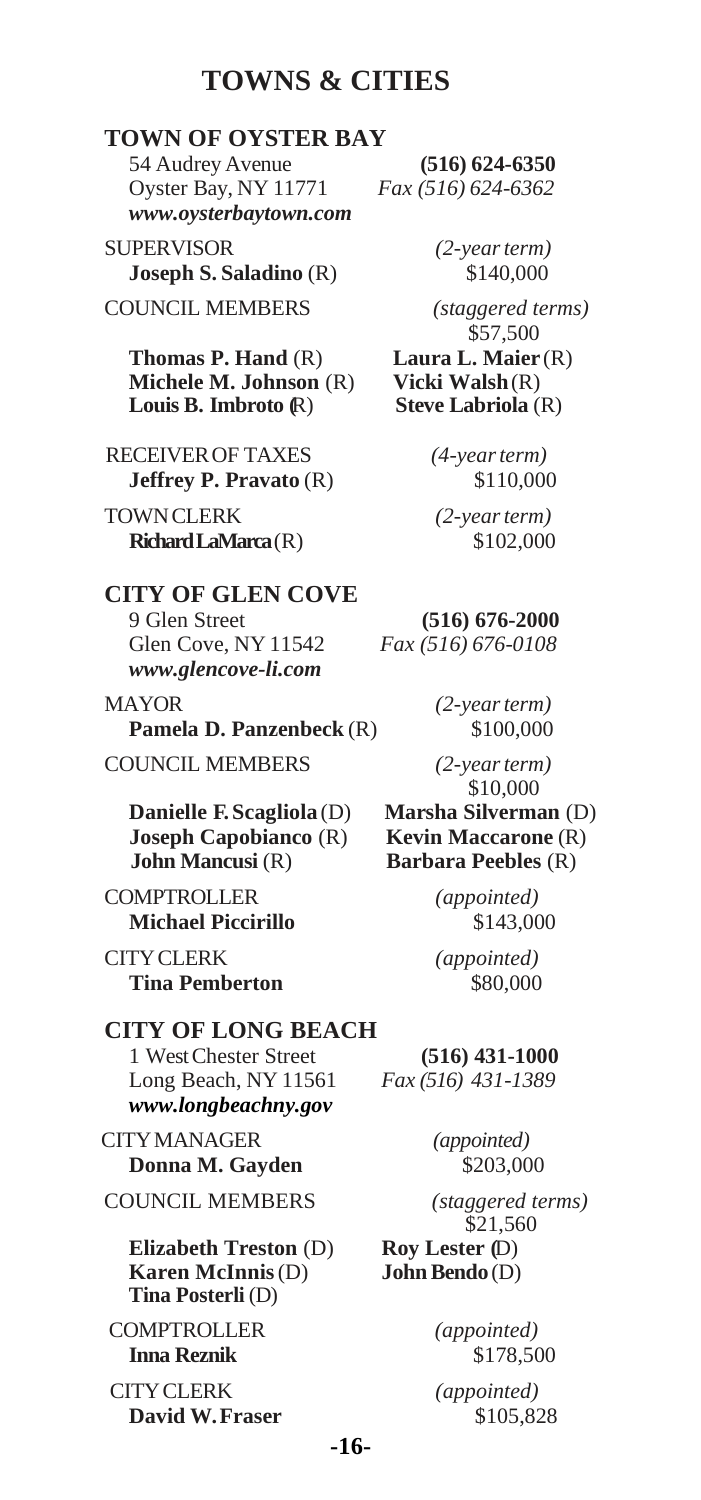#### **INCORPORATED VILLAGES**

| *Atlantic Beach                 |
|---------------------------------|
| +Baxter Estates                 |
| *Bayville                       |
| +Bellerose                      |
| <b>Brookville</b>               |
| +Cedarhurst                     |
| Centre Island                   |
| <b>Cove Neck</b>                |
| East Hills                      |
| East Rockaway                   |
| +East Williston                 |
| +Farmingdale                    |
| +Floral Park                    |
| +Flower Hill                    |
| Freeport                        |
| Garden City                     |
| <b>Great Neck</b>               |
| <b>Great Neck Estates</b>       |
| <b>Great Neck Plaza</b>         |
| Hempstead                       |
| *Hewlett Bay Park               |
| *Hewlett Harbor                 |
| *Hewlett Neck                   |
| +Island Park                    |
| Kensington                      |
| *Kings Point                    |
| *Lake Success                   |
| *Lattingtown                    |
| *Laurel Hollow                  |
| *Lawrence                       |
| Lynbrook                        |
| Malverne                        |
| *Manorhaven                     |
| +Massapequa Park<br>*Matinecock |
|                                 |
| +Mill Neck                      |
| +Mineola<br>+Munsey Park        |
| *Muttontown                     |
| New Hyde Park                   |
| North Hills                     |
| Old Brookville                  |
| Old Westbury                    |
| *Oyster Bay Cove                |
| +Plandome                       |
| +Plandome Hts.                  |
|                                 |

|                             | <b>MAYOR</b>              |          | Fax      |
|-----------------------------|---------------------------|----------|----------|
| *Atlantic Beach             | George Pappas             | 371-4600 | 371-4631 |
| +Baxter Estates             | Nora Haagenson            | 767-0096 | 767-0058 |
| *Bayville                   | #Robert E. DeNatale       | 628-1439 | 628-3740 |
| +Bellerose                  | #Kenneth Moore            | 354-1000 | 354-1033 |
| <b>Brookville</b>           | Daniel H. Serota          | 626-1792 | 626-7621 |
| +Cedarhurst                 | <b>Ben Weinstock</b>      | 295-5770 | 295-1077 |
| Centre Island               | Lawrence Schmidlapp       | 922-0606 | 922-4708 |
| <b>Cove Neck</b>            | <b>Thomas Zoller</b>      | 922-1885 | 922-2590 |
| East Hills                  | Michael R. Koblenz        | 621-5600 | 625-8736 |
| East Rockaway               | Bruno Romano              | 887-6300 | 887-6305 |
| +East Williston             | #Bonnie L. Parente        | 746-0782 | 746-3130 |
| +Farmingdale                | Ralph Ekstrand            | 249-0093 | 249-0355 |
| +Floral Park                | Kevin Fitzgerald          | 326-6300 | 326-2734 |
| +Flower Hill                | #Brian Herrington         | 627-5000 | 627-5470 |
| Freeport                    | Robert Kennedy            | 377-2200 | 377-2323 |
| Garden City                 | Cosmo Veneziale           | 465-4051 | 742-5223 |
| <b>Great Neck</b>           | Pedram Bral               | 482-0019 | 482-2606 |
| <b>Great Neck Estates</b>   | William D.Warner          | 482-8283 | 482-5572 |
| <b>Great Neck Plaza</b>     | <b>Ted Rosen</b>          | 482-4500 | 482-3503 |
| Hempstead                   | Waylyn Hobbs, Jr.         | 489-3400 | 489-4285 |
| *Hewlett Bay Park           | #Steven Kaufman           | 295-1400 | 295-1406 |
| *Hewlett Harbor             | #Mark Weiss               | 374-3806 | 374-3808 |
| *Hewlett Neck               | #Ross Epstein             | 295-1400 | 295-1406 |
| +Island Park                | #Michael McGinty          | 431-0600 | 431-0436 |
| Kensington                  | Susan Lopatkin            | 482-4409 | 482-2866 |
| *Kings Point                | #Michael C. Kalnick       | 504-1000 | 482-9061 |
| <i><b>*Lake Success</b></i> | #Adam C. Hoffman          | 482-4411 | 482-1536 |
| <i>*Lattingtown</i>         | #Robert W. Fagiola        | 676-6920 | 676-8220 |
| *Laurel Hollow              | #Daniel DeVita            | 692-8826 | 692-4198 |
| *Lawrence                   | #Alex H. Edelman          | 239-4600 | 239-7039 |
| Lynbrook                    | Alan Beach                | 599-8300 | 887-8148 |
| Malverne                    | Keith M. Corbett          | 599-1200 | 599-0613 |
| *Manorhaven                 | #James Avena              | 883-7000 | 883-4535 |
| +Massapequa Park            | Daniel M. Pearl           | 798-0244 | 798-6106 |
| *Matinecock                 | #Dr. Kenneth Goodman      | 671-7790 | 671-3723 |
| +Mill Neck                  | Peter Quick               | 922-6722 | 922-5190 |
| +Mineola                    | #Paul A. Pareira          | 746-0750 | 746-5602 |
| +Munsey Park                | Lawrence Ceriello         | 365-7790 | 365-2235 |
| *Muttontown                 | #Dr James M. Liguori      | 364-3476 | 364-2031 |
| New Hyde Park               | <b>Christopher Devane</b> | 354-0022 | 354-6004 |
| North Hills                 | <b>Marvin Natiss</b>      | 627-3451 | 627-0703 |
| Old Brookville              | Bernard Ryba              | 671-4664 | 671-4725 |
| Old Westbury                | <b>Edward Novick</b>      | 626-0800 | 626-1296 |
| *Oyster Bay Cove            | #Charles R. Goulding      | 922-1016 | 922-1761 |
| +Plandome                   | Thomas Minutello          | 627-1748 | 627-8419 |
| +Plandome Hts.              | #Kenneth Riscica          | 627-1136 | 627-1393 |

*+ Village Election -- Tuesday, March 15, 2022*

*\* Village Election -- Tuesday, June 21, 2022*

*# MayoralElectionincluded inVillageElection*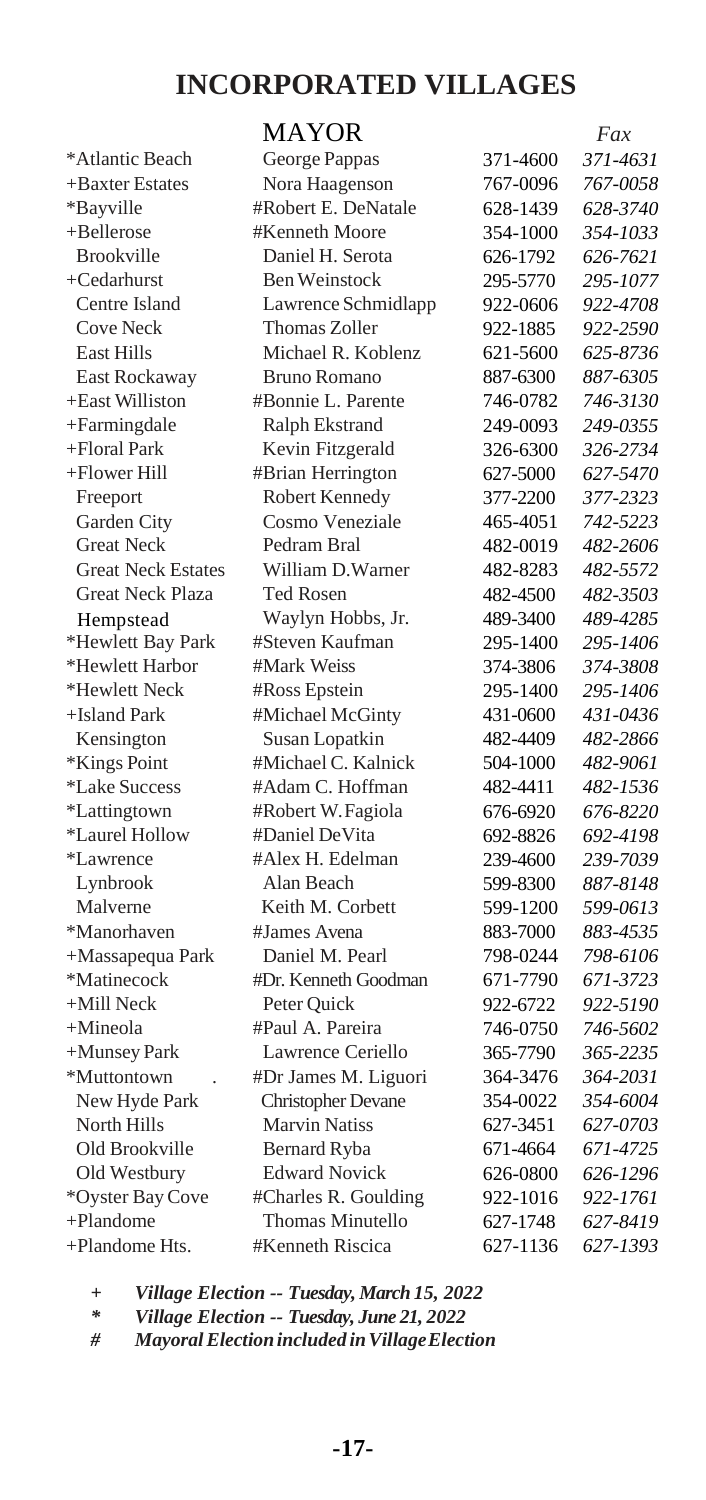#### **INCORPORATED VILLAGES** (Continued)

|                       | <b>MAYOR</b>       |          | Fax      |
|-----------------------|--------------------|----------|----------|
| Plandome Manor        | Barbara C. Donno   | 627-3701 | 627-7067 |
| $+Pt$ . Washington N. | Robert S. Weitzner | 883-5900 | 883-5926 |
| Rockville Centre      | Francis X. Murray  | 678-9300 | 678-9225 |
| $+$ Roslyn            | John Durkin        | 621-1961 | 621-3318 |
| +Roslyn Estates       | Paul L. Peters     | 621-3541 | 621-3109 |
| Roslyn Harbor         | Sandy Quentzel     | 621-0368 | 621-1803 |
| +Russell Gardens      | David Miller       | 482-8246 | 482-8259 |
| Saddle Rock           | Dr. Dan Levy       | 482-9400 | 482-9403 |
| *Sands Point          | Peter Forman       | 883-3044 | 767-3691 |
| $+$ Sea Cliff         | Elena Villafane    | 671-0080 | 671-6508 |
| +S. Floral Park       | #Geoffrey N. Prime | 352-8047 | 352-0651 |
| <b>Stewart Manor</b>  | Michael Onorato    | 354-1800 | 354-1825 |
| $+$ Thomaston         | Steven Weinberg    | 482-3110 | 829-5011 |
| *Upper Brookville     | #Eliot S. Conway   | 624-7715 | 624-7137 |
| <b>Valley Stream</b>  | Edwin A. Fare      | 825-4200 | 825-8316 |
| Westbury              | Peter I. Cavallaro | 334-1700 | 334-7563 |
| +Williston Park       | #Paul M. Ehrbar    | 746-2193 | 746-7109 |
| *Woodsburgh           | Lee A. Israel      | 295-1400 | 295-1406 |
|                       |                    |          |          |

*+ Village Election -- Tuesday, March 15, 2022*

*\* Village Election -- Tuesday, June 21, 2022*

*# MayoralElection included inVillageElection*

There are **64 Villages** with their own elected officials within Nassau County. Each village board is responsible for local legislation, licensing, and zoning ordinances. In a few instances, villages have their own police departments. In unincorporated communities, special districts have been created to provide varied services. In some instances, districts are administered by the town in which they are located; in others, a locally elected board of commissioners oversees the district.

#### **SCHOOLS & LIBRARIES**

<span id="page-17-0"></span>COMMISSIONER OF EDUCATION PRESIDENT OF THE UNIVERSITY OF THE STATE OF NY **Dr. Betty A. Rosa (518) 474-3852** Education Building #111 *Fax (518) 473-4909* 89 WashingtonAvenue *[commissioner@nysed.gov](mailto:commissioner@nysed.gov)* Albany, NY 12234

There are **56 School Districts** in Nassau County. They all vote annually for board members and budgets. The school districts set regulations for voting under the parameters of the Education Law. All appeals should go to the Commissioner of Education.

There are **54 Public Libraries** in Nassau County. Libraries whose budgets are voted upon by the public set their own dates for voting within the time period required by state law. Check with your local public library or call the Nassau Library System (516) 292-8920.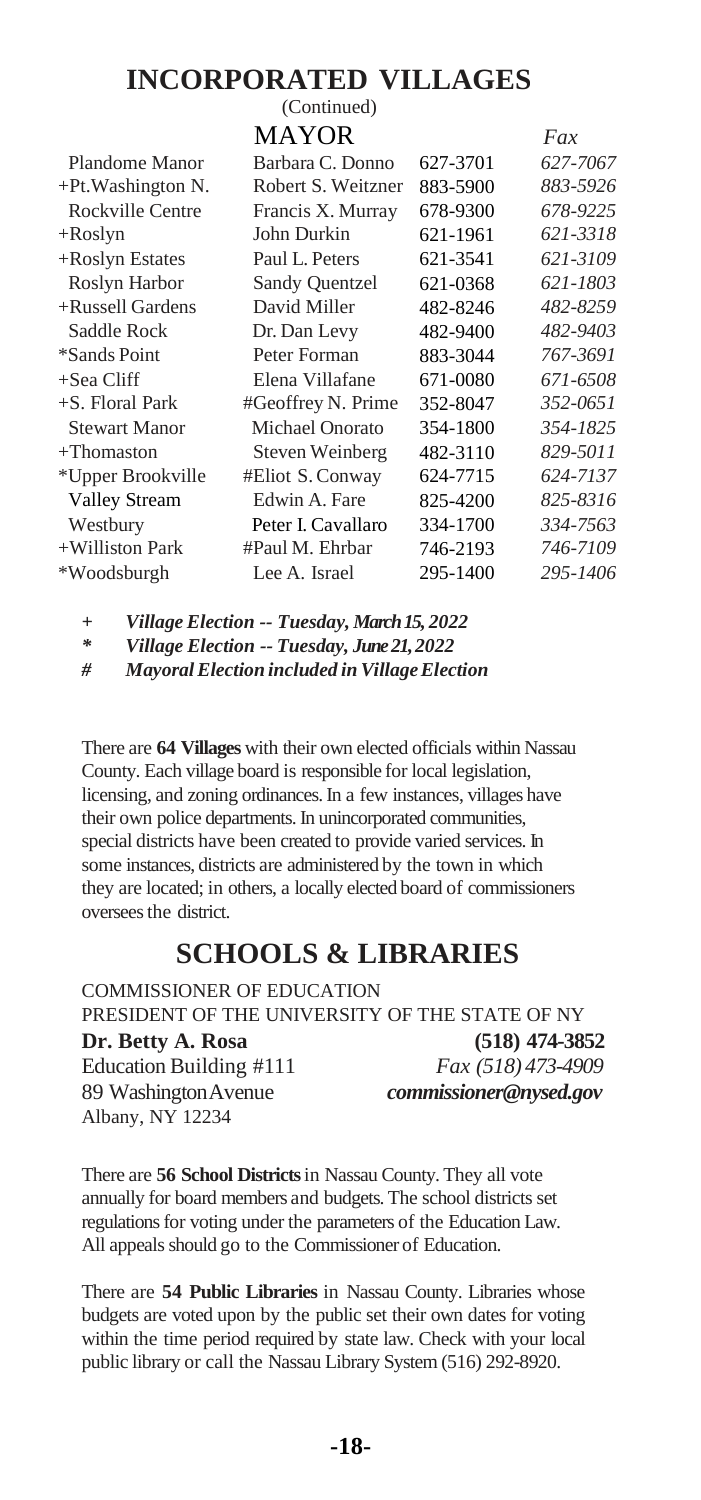#### **POLITICAL PARTIES**

<span id="page-18-0"></span>

| <b>Democratic</b><br>Party (D)           | Jay Jacobs, Chair<br>100 Garden City Plaza, Ste.115 Fax (516) 873-0810<br>Garden City, NY 11530<br>info@nassaucountydems.com | $(516)$ 294-3366                       |
|------------------------------------------|------------------------------------------------------------------------------------------------------------------------------|----------------------------------------|
| Republican<br>Party $(R)$                | Joseph Cairo, Chair<br>164 Post Avenue<br>Westbury, NY 11590<br>www.nassaucountygop.com                                      | $(516)$ 334-5800<br>Fax (516) 333-4406 |
| <b>Conservative</b><br>Party $(C)$       | Daniel M. Donovan, Jr. Chair<br>1 Sydney Street<br>Plainview, NY 11803<br>nassaucountyconservativeparty.com                  | $(516)$ 433-8568                       |
| Working<br><b>Families Party</b><br>(WF) | Sochie Nnaemeka, NYS Director (718) 222-3796<br>77 Sands St. #6<br>Brooklyn, NY 11201<br>workingfamiliesparty.org            | Fax (718) 246-3718                     |

#### **NASSAU COUNTY BOARD OF ELECTIONS** 240 Old Country Road or P.O. Box 9002, Mineola, NY 11501 **(516) 571-2411 or (516) 571-8683** *Fax (516) 571-2058*

*[www.nassauvotes.com](http://www.nassauvotes.com/)*

| <b>Joseph Kearney, Commissioner (R)</b> | \$180,314 |
|-----------------------------------------|-----------|
| James Scheuerman, Commissioner (D)      | \$180,314 |

*Refer questions on registration, voting, absentee ballots, and election districts to the Board of Elections. Register any time of the year by obtaining a form from the Board of Elections, post offices, libraries, town or village halls, VOTE4ll.org, the League of Women Voters, or online at [www.elections.state.ny.us.](http://www.elections.state.ny.us/)*

#### **TOWN & CITY BOARD MEETINGS**

Call for agenda and schedule:

<span id="page-18-1"></span>**Hempstead--**generally twice a month: 10:30 AM or 7:00 PM **North Hempstead--**generally twice a month: 7:00 PM **Oyster Bay--**generally twice a month: 10:00 AM or 7:00 PM **Glen Cove--**generally 2nd & 4th Tuesdays: 7:30 PM **Long Beach**--generally 1st & 3rd Tuesdays: 7:00 PM

Town of Hempstead, (516) 489-3400 Town of North Hempstead, (516) 869-6311 Town of Oyster Bay, (516) 624-6333 City of Glen Cove, (516) 676-2000 City of Long Beach, (516) 431-1000